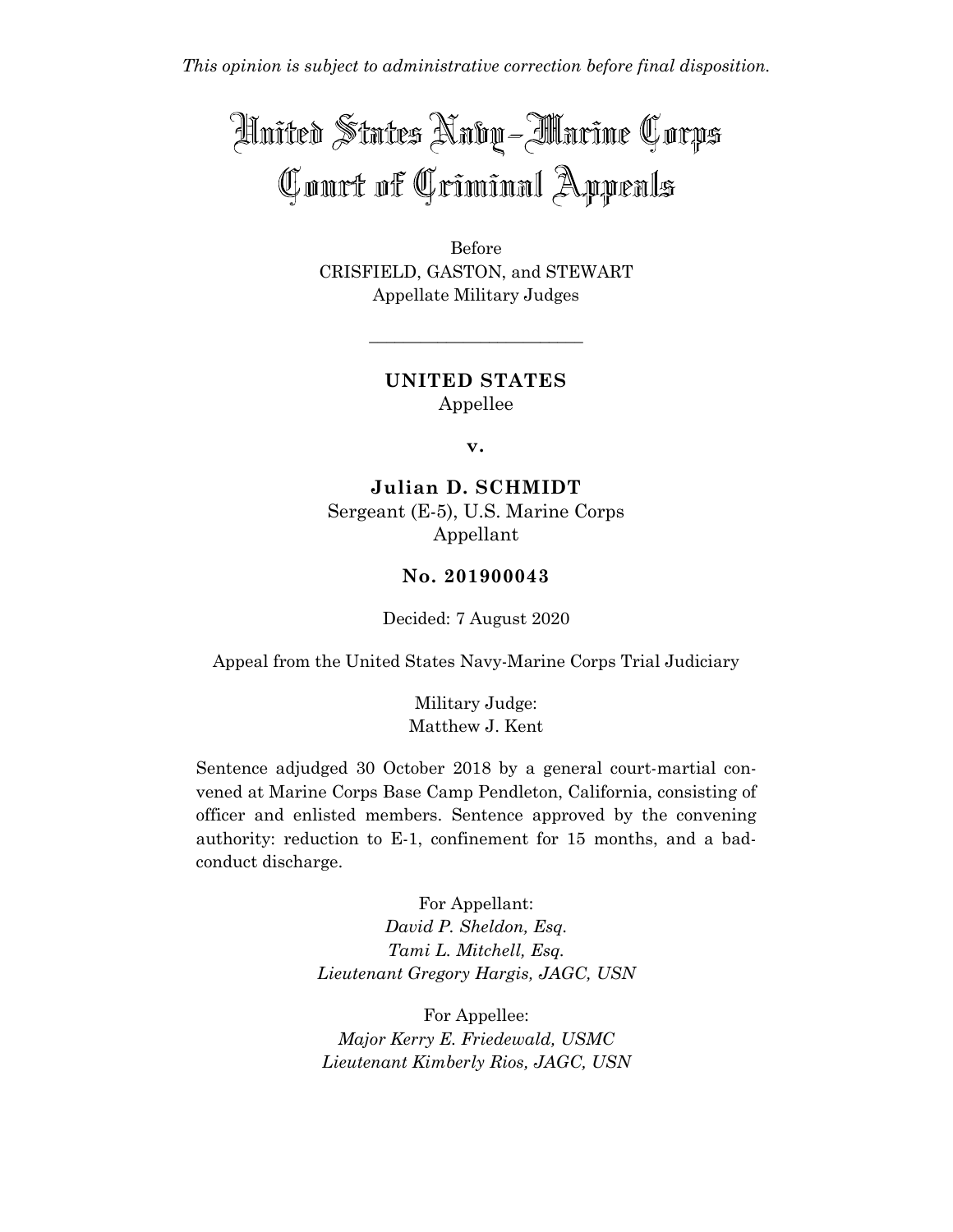Senior Judge GASTON delivered the opinion of the Court, in which Chief Judge Emeritus CRISFIELD and Judge STEWART joined.

\_\_\_\_\_\_\_\_\_\_\_\_\_\_\_\_\_\_\_\_\_\_\_\_\_

#### **PUBLISHED OPINION OF THE COURT**

\_\_\_\_\_\_\_\_\_\_\_\_\_\_\_\_\_\_\_\_\_\_\_\_\_

GASTON, Senior Judge:

A panel of officer and enlisted members convicted Appellant, contrary to his pleas, of a single specification of sexual abuse of a child, in violation of Article 120b(c), Uniform Code of Military Justice [UCMJ], 10 U.S.C. § 920b(c) (2016), for committing a lewd act upon a 15-year-old boy by indecent conduct, to wit: intentionally masturbating in the presence of the victim.[1](#page-1-0)

Appellant asserts the following assignments of error  $[AOE]$ ,<sup>[2](#page-1-1)</sup> which we reorder as follows: (1) the military judge erred in denying a Defense challenge for cause against a panel member; (2) the evidence is legally and factually insufficient to sustain Appellant's conviction; (3) the military judge erred in his instructions on the definitions of "upon" and "in the presence of" in the specification; (4) the military judge erred in failing to instruct that Appellant's honest but mistaken belief that the victim was asleep is a defense; (5) Appellant's trial defense counsel were ineffective for failing to object to the military judge's instructions on the definition of "upon" and "in the presence of"; (6) Appellant's trial defense counsel were ineffective for failing to object to the Government forensics expert's testimony as a violation of Appellant's right to confront the person who conducted the actual forensic testing; and (7) officials at Camp Pendleton unreasonably interfered with Appellant's ability to communicate and meet with his civilian appellate defense counsel.<sup>[3](#page-1-2)</sup>

We find no prejudicial error and affirm.

<span id="page-1-0"></span><sup>1</sup> Appellant was acquitted of a second specification charging him with sexually abusing the same victim by touching, licking, and kissing the victim's hand with an intent to arouse and gratify his own sexual desires.

<span id="page-1-1"></span><sup>2</sup> Appellant's fifth, sixth, and seventh AOEs are raised pursuant to *United States v. Grostefon*, 12 M.J. 431 (C.M.A. 1982).

<span id="page-1-2"></span><sup>3</sup> We have reviewed and considered this final AOE and find it to be without merit. *See United States v. Matias*, 25 M.J. 356, 363 (C.M.A. 1987).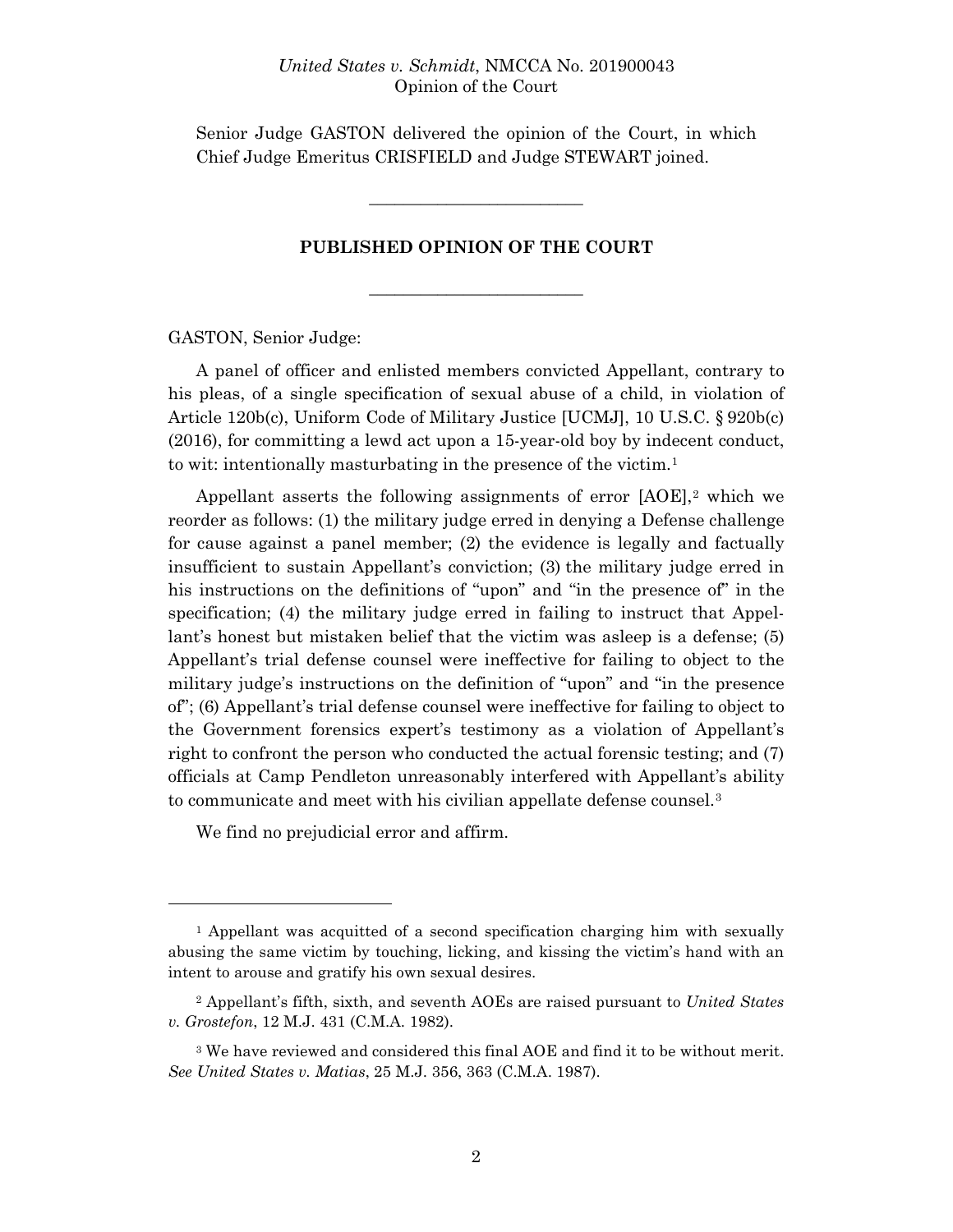## **I. BACKGROUND**

Appellant met the victim, "Jared,"[4](#page-2-0) and his family through a mutual family friend, "Michelle," who lived next door to Jared's family in Carlsbad, California, and often served as a nanny for Jared and his siblings. During his regular visits to Michelle's house, Appellant became a friend and mentor to Jared and his older brother.

Jared's family moved away from Carlsbad a few months after meeting Appellant, but returned for a visit nine months later, when Jared was 15 years old. The family stayed at Michelle's house, where Appellant also stayed for two nights during their visit. On the first night Appellant slept on an air mattress on the floor of Michelle's bedroom, while Jared and his older brother slept on an air mattress on the floor in her front room. On the second night Jared was feeling nauseated, and his brother did not want to sleep next to him, so Appellant offered the air mattress in Michelle's room to Jared's brother and arranged to sleep across two upholstered swivel chairs in the front room next to the air mattress where Jared was sleeping.

Jared testified that he woke up around 0200 that night, lying on his stomach on the left side of the air mattress, and Appellant was on the mattress beside him with an arm on Jared's bare back near his shoulder blades. This frightened Jared and he slid away from Appellant off the left side of the air mattress onto the floor, where he pretended to be asleep. However, Jared's right hand was still on the mattress, and Appellant started holding it and licking and kissing Jared's fingers and then started making sounds and movements indicative of masturbation. After a few minutes Appellant made a grunting sound and then got up, and Jared heard him go wake up Michelle to drive him back to his base. Jared then heard Appellant take a shower and then, before leaving the house—while Jared was still pretending to be asleep—come over to the foot of the air mattress and pray aloud for Jared's protection.

After Appellant left, Jared, crying and upset, woke up his mother in another part of the house and told her what Appellant had done. Jared's mother called the police and sent angry text messages to Appellant confronting him about his conduct and calling him a pedophile.

During his subsequent interrogation by the Naval Criminal Investigative Service [NCIS], Appellant said that on the night in question he slept across

<span id="page-2-0"></span><sup>4</sup> The names used in this opinion are pseudonyms.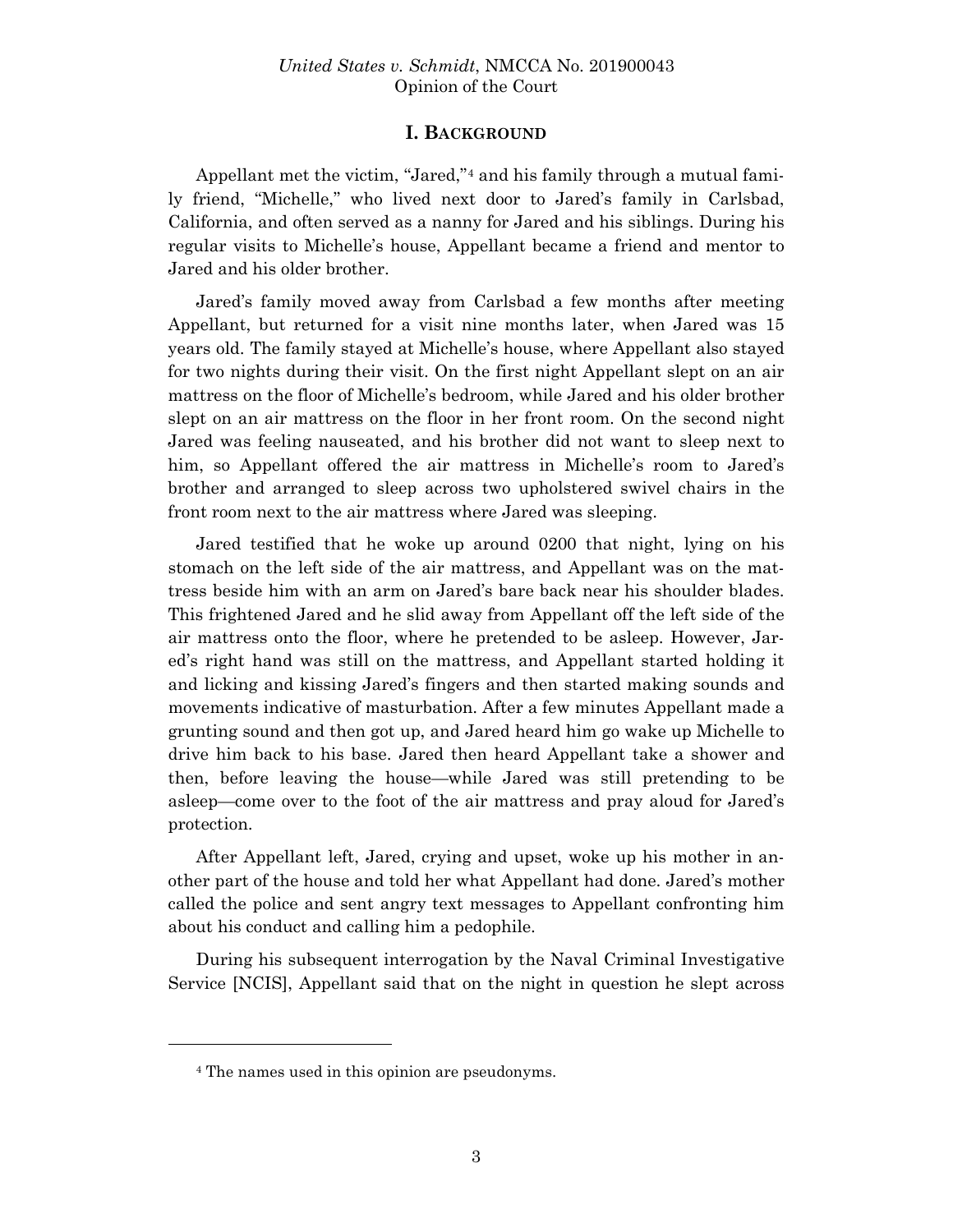the two upholstered swivel chairs, one facing the other, in the front room of Michelle's house. He denied touching or being on the air mattress with Jared, and initially denied masturbating. When the NCIS agent brought up the possibility of DNA evidence, Appellant admitted masturbating in the early morning hours under a red blanket while lying across the chairs, to help him sleep. He said it was a mistake. He said he eventually ejaculated into the red blanket and then threw it on the couch when he got up. He said that when he received the text messages from Jared's mother, he was confused and suspected Jared must have seen him masturbating. Appellant did not tell the NCIS agent he believed Jared was asleep. However, he nodded when the NCIS agent said to him, "I mean, you were laying there, you're like, this kid's sleeping, I'm just going to masturbate to try to go to sleep, you know, take my sleeping pills, whatever, man, everybody does their own thing."[5](#page-3-0)

The police collected the red blanket from the couch, and forensic analysis detected semen on it that was a match for Appellant's DNA.

At trial, Jared was cross-examined about his history of lying and acting out to get attention or get out of trouble, his history of calling Appellant derogatory names, and his prior inconsistent statements about how Appellant was positioned during the incident. Michelle testified that in her opinion Jared was untruthful. She also testified that when she left with Appellant that morning, Jared was lying on the floor to the left of the air mattress, apparently asleep, and the upholstered swivel chairs were facing the room parallel to each other.

Additional facts necessary to resolve the AOEs are discussed below.

#### **II. DISCUSSION**

#### **A. Challenge for Cause**

Appellant asserts the military judge erred in denying a Defense challenge for cause against Sergeant Major [SgtMaj] "Ortiz" on grounds of implied bias. We review a military judge's ruling on a challenge for cause for an abuse of discretion. *United States v. Woods*, 74 M.J. 238, 243 (C.A.A.F. 2015). While rulings based on actual bias are afforded a high degree of deference, "issues of implied bias are reviewed under a standard less deferential than abuse of discretion, but more deferential than de novo." *Id.* (quoting *United States v. Downing*, 56 M.J. 419, 422 (C.A.A.F. 2002)).

<span id="page-3-0"></span><sup>5</sup> Prosecution Exhibit 6.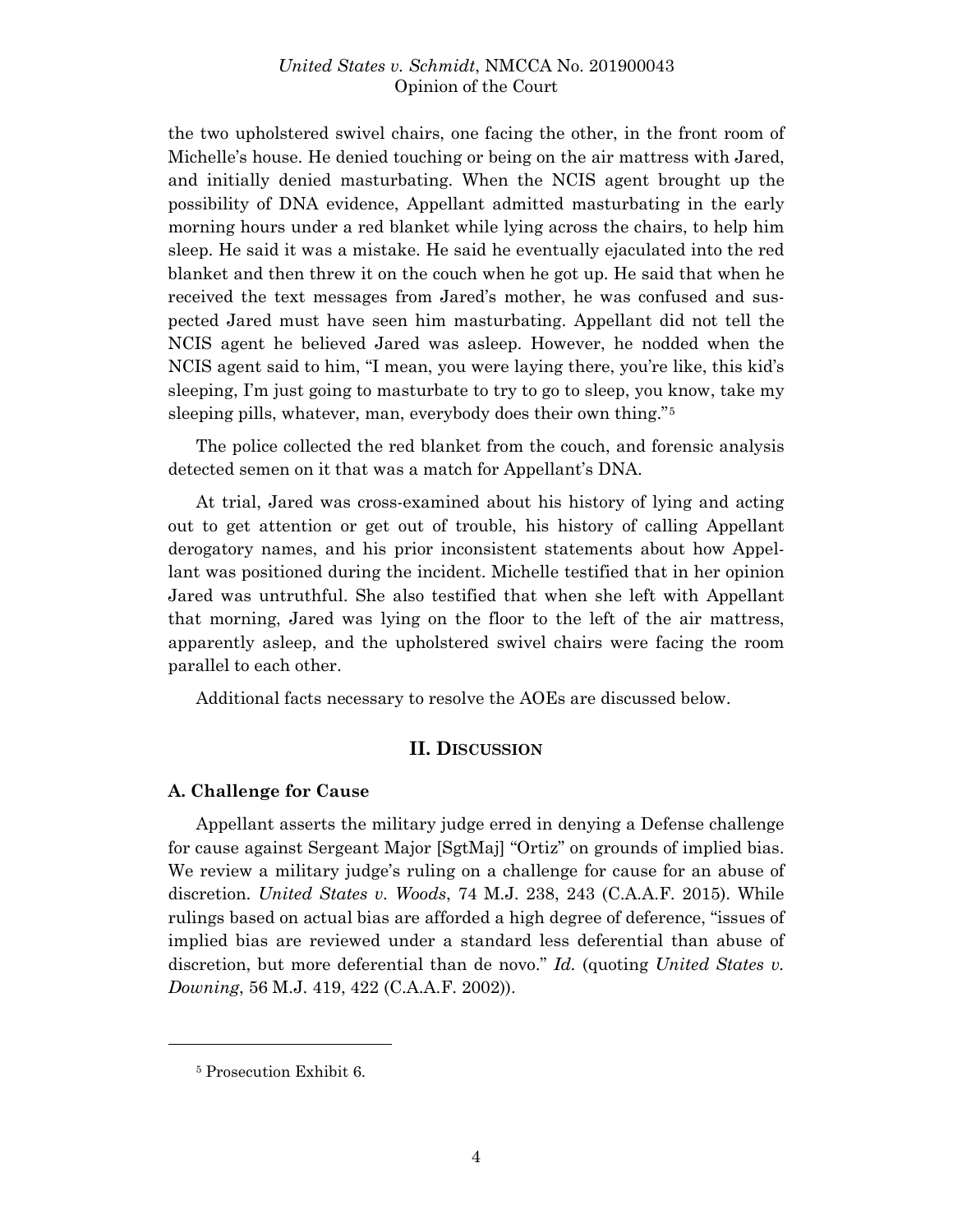"As a matter of due process, an accused has a constitutional right, as well as a regulatory right, to a fair and impartial panel." *Downing*, 56 M.J. at 421 (quoting *United States v. Wiesen*, 56 M.J. 172, 174 (C.A.A.F. 2001)). "A member shall be excused for cause whenever it appears that the member ... [s]hould not sit as a member in the interest of having the court-martial free from substantial doubt as to legality, fairness, and impartiality." R.C.M.  $912(f)(1)(N)$ . To that end, members may be excused on grounds of either actual or implied bias. *Downing*, 56 M.J. at 422. Defense challenges for cause on either basis must be liberally granted. *United States v. James*, 61 M.J. 132, 139 (C.A.A.F. 2005).

The test for implied bias is an objective one that considers "the public's perception of fairness in having a particular member as part of the courtmartial panel." *Woods*, 74 M.J. at 243 (quoting *United States v. Peters*, 74 M.J. 31, 34 (C.A.A.F. 2015)). "[A]t its core, implied bias addresses the perception or appearance of fairness of the military justice system." *Downing*, 56 M.J. at 422 (citation omitted). The totality of the circumstances are considered in making this assessment. *Woods*, 74 M.J. at 243 (citation omitted). While the military judge's observations of a member's demeanor are normally used to assess actual bias, our superior court has found they are "also relevant to an objective observer's consideration" in addressing questions of implied bias. *Downing*, 56 M.J. at 423.

Here, SgtMaj Ortiz stated during voir dire that when he was a child nearly 40 years prior to Appellant's court-martial—he found out that his nine-year-old cousin, with whom he was very close at the time, had been sexually molested. Although he was not involved in any criminal proceedings, the experience had upset him and he had been disappointed (though not particularly surprised) that the offender (his uncle) was not prosecuted. However, his uncle had left the area soon afterward, and in the intervening decades SgtMaj Ortiz had lost touch with his cousin, embarked on a 29-year career in the Marine Corps, and acquired a more informed, detached perspective on the criminal justice process. Consequently, he stated his firm belief that he was unbiased and could be a fair and impartial member on Appellant's court-martial.

Appellant's trial defense counsel argued the incident involving SgtMaj Ortiz's cousin created an issue of implied bias. The military judge disagreed. He found SgtMaj Ortiz's "continence, bearing and manner" in answering the questions about his impartiality were such that "when he stated that he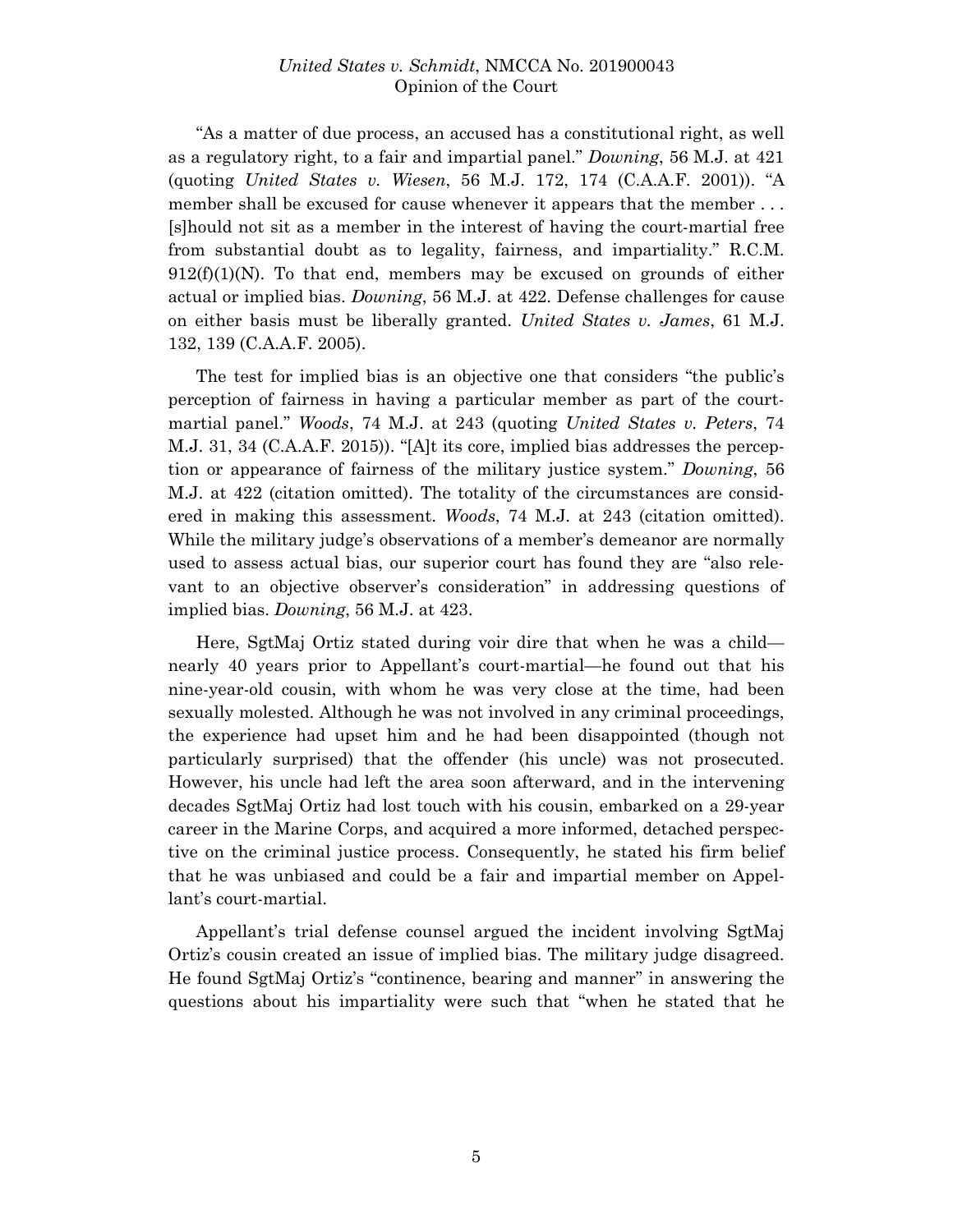could be unbiased, he did so with great conviction."[6](#page-5-0) The military judge also pointed to the nearly 40-year span of time since the cousin's abuse occurred and the intervening circumstances of SgtMaj Ortiz's long career and development in the Marine Corps. Based on his assessment, the military judge found no actual bias, and further stated that "through the eyes of the public, focusing on the appearance of fairness, I believe anyone who witnessed [SgtMaj Ortiz]'s colloquially [sic] and his demeanor throughout the instructions in voir dire, would believe he would not be prejudiced."[7](#page-5-1) As a result, while acknowledging the liberal grant mandate, the military judge found no implied bias and denied the Defense challenge.

We find no error in the ruling articulated by the military judge. As our superior court has noted, "the fact that a member was close to someone who had been a victim of a similar crime is not grounds for per se disqualification." *United States v. Terry*, 64 M.J. 295, 303 (C.A.A.F. 2007) (citation omitted). Furthermore, "regardless of a member's prior exposure to a crime, it is often possible for a member to rehabilitate himself before the military judge by honestly claiming that he would not be biased." *Id.* The member did so here, reasonably related his lack of bias to his mature, detached view of the criminal justice system wrought by a long career in the Marine Corps, and he did so with such conviction that the military judge remarked on it. Under the totality of the circumstances—particularly the passage of nearly four decades since the incident occurred during childhood to a cousin he later lost touch with—we believe that most persons in SgtMaj Ortiz's position would not have difficulty sitting on Appellant's trial. Thus, we conclude an objective observer would not have doubts about the fairness of Appellant's court-martial panel.

### **B. Legal and Factual Sufficiency**

Appellant asserts the evidence is legally and factually insufficient to support his conviction. We review such questions de novo. Art. 66(c), UCMJ; *United States v. Washington*, 57 M.J. 394, 399 (C.A.A.F. 2002).

To determine legal sufficiency, we ask whether, "considering the evidence in the light most favorable to the prosecution, a reasonable fact-finder could have found all the essential elements beyond a reasonable doubt." *United States v. Turner*, 25 M.J. 324, 324-25 (C.M.A. 1987) (citing *Jackson v. Virginia*, 443 U.S. 307, 319 (1979)). In conducting this analysis, we must "draw

<span id="page-5-0"></span><sup>6</sup> R. at 84.

<span id="page-5-1"></span><sup>7</sup> *Id.* at 85.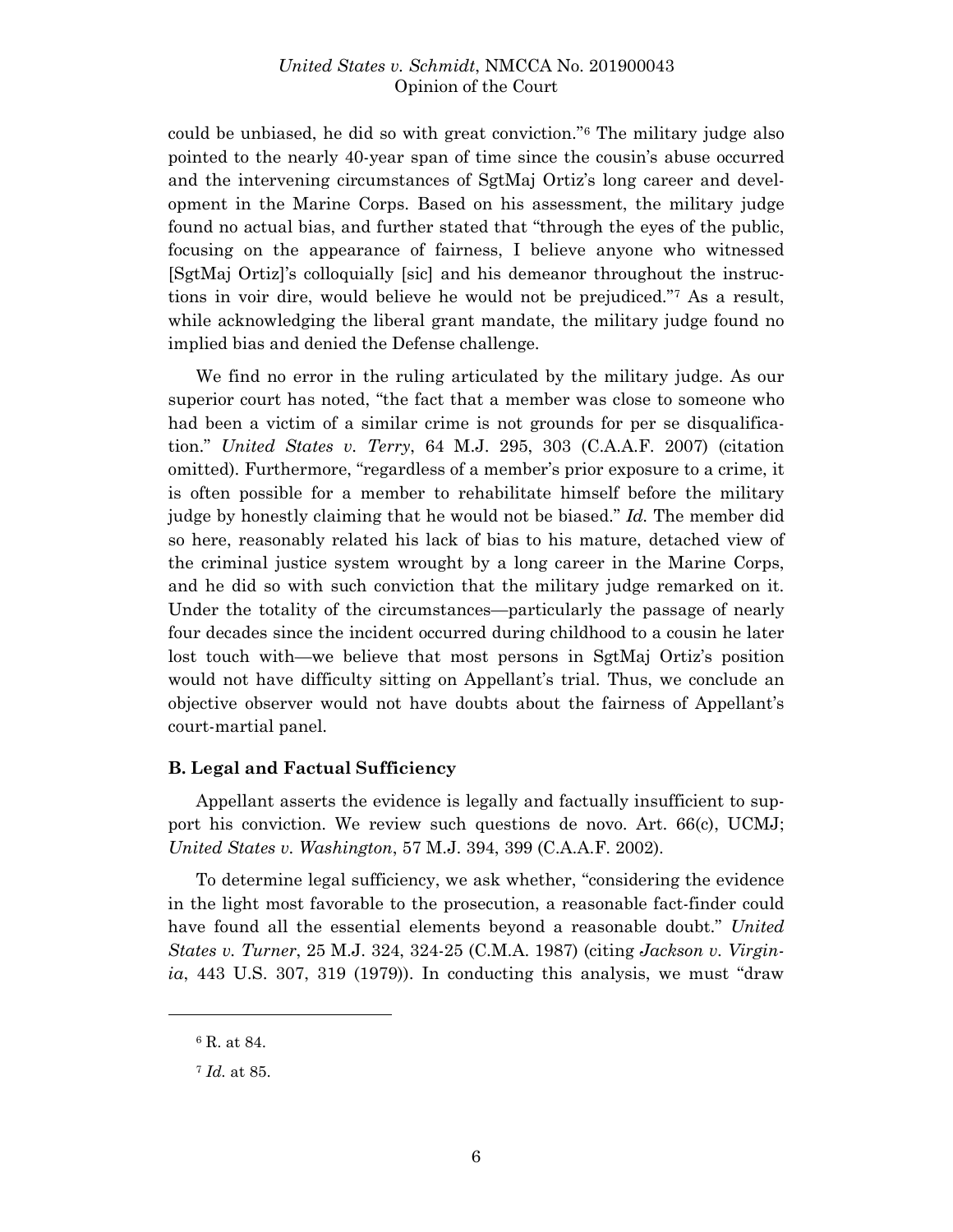every reasonable inference from the evidence of record in favor of the prosecution." *United States v. Gutierrez*, 74 M.J. 61, 65 (C.A.A.F. 2015).

In evaluating factual sufficiency, we determine whether, after weighing the evidence in the record of trial and making allowances for not having observed the witnesses, we are convinced of the appellant's guilt beyond a reasonable doubt. *Turner*, 25 M.J. at 325 (C.M.A. 1987). In conducting this unique appellate function, we take "a fresh, impartial look at the evidence," applying "neither a presumption of innocence nor a presumption of guilt" to "make [our] own independent determination as to whether the evidence constitutes proof of each required element beyond a reasonable doubt." *Washington*, 57 M.J. at 399. Proof beyond a "[r]easonable doubt, however, does not mean the evidence must be free from conflict." *United States v. Rankin,* 63 M.J. 552, 557 (N-M. Ct. Crim. App. 2006).

Appellant was convicted of sexual abuse of a child for "commit[ting] a lewd act upon [Jared] by . . . engaging in indecent conduct, to wit: masturbating, intentionally done in the presence of [Jared]." To prove this offense, the Government was required to prove: (1) that Appellant committed a lewd act upon Jared by engaging in indecent conduct, to wit: masturbating, intentionally done in the presence of Jared; (2) that at the time Jared had not attained the age of 16 years; and (3) that the conduct amounted to a form of immorality relating to a sexual impurity which is grossly vulgar, obscene, and repugnant to common propriety, and tends to excite sexual desires, or deprave morals with respect to sexual relations. *Manual for Courts-Martial, United States* (2016 ed.) [*MCM*], Part IV, ¶ 45b.b.(4)(e).

Appellant asserts the evidence is insufficient as to the first element, that he committed a lewd act *upon* Jared by masturbating, *intentionally* done *in the presence of* Jared. He argues that committing a lewd act "upon" a victim requires complete or approximate contact with the victim; that for indecent conduct to be done "in the presence of" a victim requires the victim not only to be in close proximity, but also to be aware of the conduct; and that "intentionally" requires that the accused intend that the victim be aware of the conduct. He argues that because the charged language creates a specificintent crime, an honest mistake of fact as to the victim's awareness of his conduct is a defense which must be disproven beyond a reasonable doubt. He argues that although he masturbated in the same room as Jared, Jared was by his own testimony pretending to be asleep at the time, which led Appellant to honestly believe that Jared was asleep and thus unaware that Appellant was masturbating. Appellant asserts that this defense of honest mistake of fact was not disproven beyond a reasonable doubt; therefore, the evidence does not support his conviction.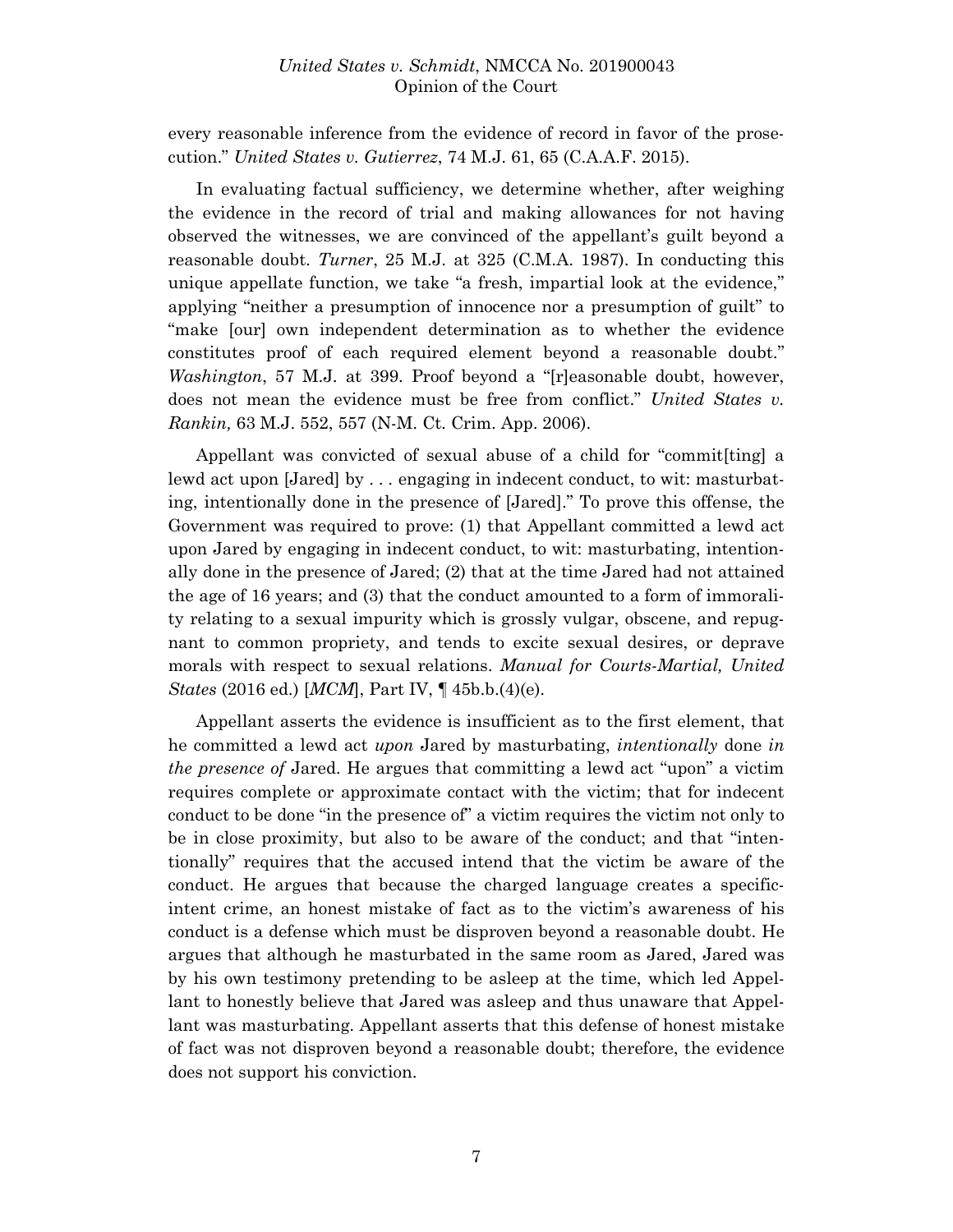#### *1. Legal definition of "in the presence of"*

"Construction of a statute is a question of law we review de novo." *United States v. Kelly*, 77 M.J. 404, 406 (C.A.A.F. 2018) (citation omitted). "[W]e interpret words and phrases used in the UCMJ by examining the ordinary meaning of the language, the context in which the language is used, and the broader statutory context." *United States v. Pease*, 75 M.J. 180, 184 (C.A.A.F. 2016). If a statute is clear and unambiguous—that is, susceptible to only one interpretation—we use its plain meaning and apply it as written. *United States v. Kohlbek*, 78 M.J. 326, 331 (C.A.A.F. 2019); *United States v. Clark*, 62 M.J. 195, 198 (C.A.A.F. 2005) (citations omitted). Otherwise, "there are a number of factors that provide a framework for engaging in statutory interpretation . . . includ[ing] the contemporaneous history of the statute; the contemporaneous interpretation of the statute; and subsequent legislative action or inaction regarding the statute." *United States v. Tardif*, 57 M.J. 219, 226 (C.A.A.F. 2002) (Crawford, C.J., dissenting). We may also resort to case law to resolve any ambiguity, although fundamentally "case law must comport with [the statute], not vice versa." *United States v. Warner*, 62 M.J. 114, 120 n.30 (CA.A.F. 2005). "We assume that Congress is aware of existing law when it passes legislation." *United States v. McDonald*, 78 M.J. 376, 380 (C.A.A.F. 2019) (quoting *Miles v. Apex Marine Corps*, 498 U.S. 19, 32 (1990)).

Sexual abuse of a child under Article 120b(c), UCMJ, is defined as "commit[ting] a lewd act *upon* a child." 10 U.S.C. § 920b(c) (emphasis added). The definition of "lewd act" includes "any indecent conduct, intentionally done *with or in the presence of* a child*,* including via any communication technology, that amounts to a form of immorality relating to sexual impurity which is grossly vulgar, obscene, and repugnant to common propriety, and tends to excite sexual desire or deprave morals with respect to sexual relations." 10 U.S.C. § 920b(h)(5)(D) (emphasis added). The statute does not define "upon" or "in the presence of." However, based on the above statutory language, we determine that for lewd acts consisting of indecent conduct, the phrase "*upon* a child" is essentially subsumed within the statute's further definition of indecent conduct done "*with* or *in the presence of a child*."

Here, we need focus only on the latter half of that phrase, "*in the presence of* a child," as that is what the specification at issue alleges. Considering the ordinary meaning of "in the presence of," we find it is susceptible to more than one interpretation. The dictionary definition of "in the presence of" is "in a condition of being in view or at hand." *Presence*, *Merriam-Webster's Collegiate Dictionary* (10th ed. 1993) (defining "presence" as "the fact or condition of being present," and "present" as "being in view or at hand"). Black's Law Dictionary defines "presence" as "[t]he state or fact of being in a particular place and time" and "[c]lose proximity coupled with awareness." *Black's Law*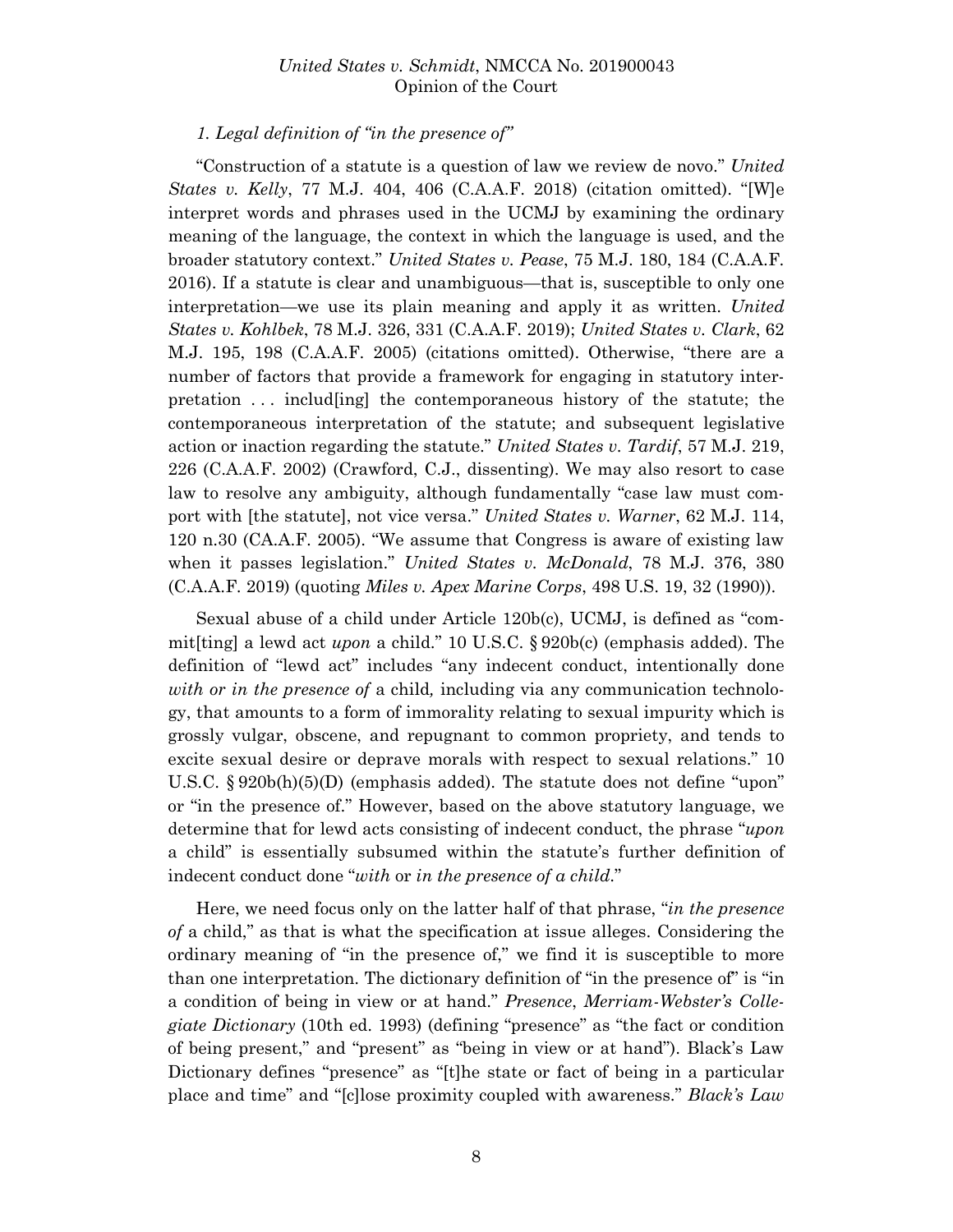*Dictionary* (9th ed. 2009). Combined, these definitions suggest that for A's conduct to be "in the presence of" B, the two are related in either (or both) of two different respects: first, a connection between their relative locations (A's conduct being "at hand" or "in close proximity" to B); and second, a sensory connection between them (A's conduct being "in view" of B, who is "aware" of it).

The use of "in the presence of" was adopted and developed in the context of the offense of indecent liberties with a child under Article 134, UCMJ—the predecessor to the current sexual abuse of a child by indecent conduct offense under Article 120b(c). In an early case, *United States v. Brown*, 13 C.M.R. 10 (C.M.A. 1953), our superior court found the offense of indecent liberties "*with* a child" did not require physical contact. The court determined that the "purpose of this type of legislation is to protect children under a certain age from those acts which have a tendency to corrupt their morals," and the statutory language was "broad enough to cover specifically those offensive situations in which an assault or battery is missing but the immoral and indecent liberties are so offensive that the minor is harmed." *Id.* at 13-14. The court reasoned that "the injury to the child and the consequential damage to society from the performance of the depraved act *in [the child's] presence* are just as great as when there is an actual physical contact between the performer and the child." *Id.* at 13 (emphasis added). Thus, *Brown* established that certain conduct done "in the presence of" a child could amount to an indecent liberty due to the connection between the conduct and the harm it causes to the child.

After *Brown*, the court declined to extend "in the presence of" to situations where the conduct occurred outside of the child's physical presence, due to the lack of a sufficient sensory connection between the child and the accused's conduct. In *United States v. Knowles*, 35 C.M.R. 376 (C.M.A. 1965), in the context of obscene language conveyed over the telephone, the court found that for an indecent liberty to be done "in the presence of" a minor "requires greater conjunction of the several senses of the victim with those of the accused than that of hearing a voice over a telephone wire." *Id.* at 377-78. Subsequently, in *United States v. Miller*, 67 M.J. 87 (C.A.A.F. 2008), the court held that conduct done in the child's constructive presence via Internetbased, audio-visual communication was also not "in the presence of" the child. *Id.* at 90. In addition to citing post-*Knowles* language in the *MCM* requiring that an indecent liberty "must be taken *in the physical presence of the child*," the court in *Miller* also pointed to the language we cited above from Black's Law Dictionary, defining "presence" as "[c]lose proximity *coupled with awareness*." *Miller*, 67 M.J. at 89-90 (emphasis added).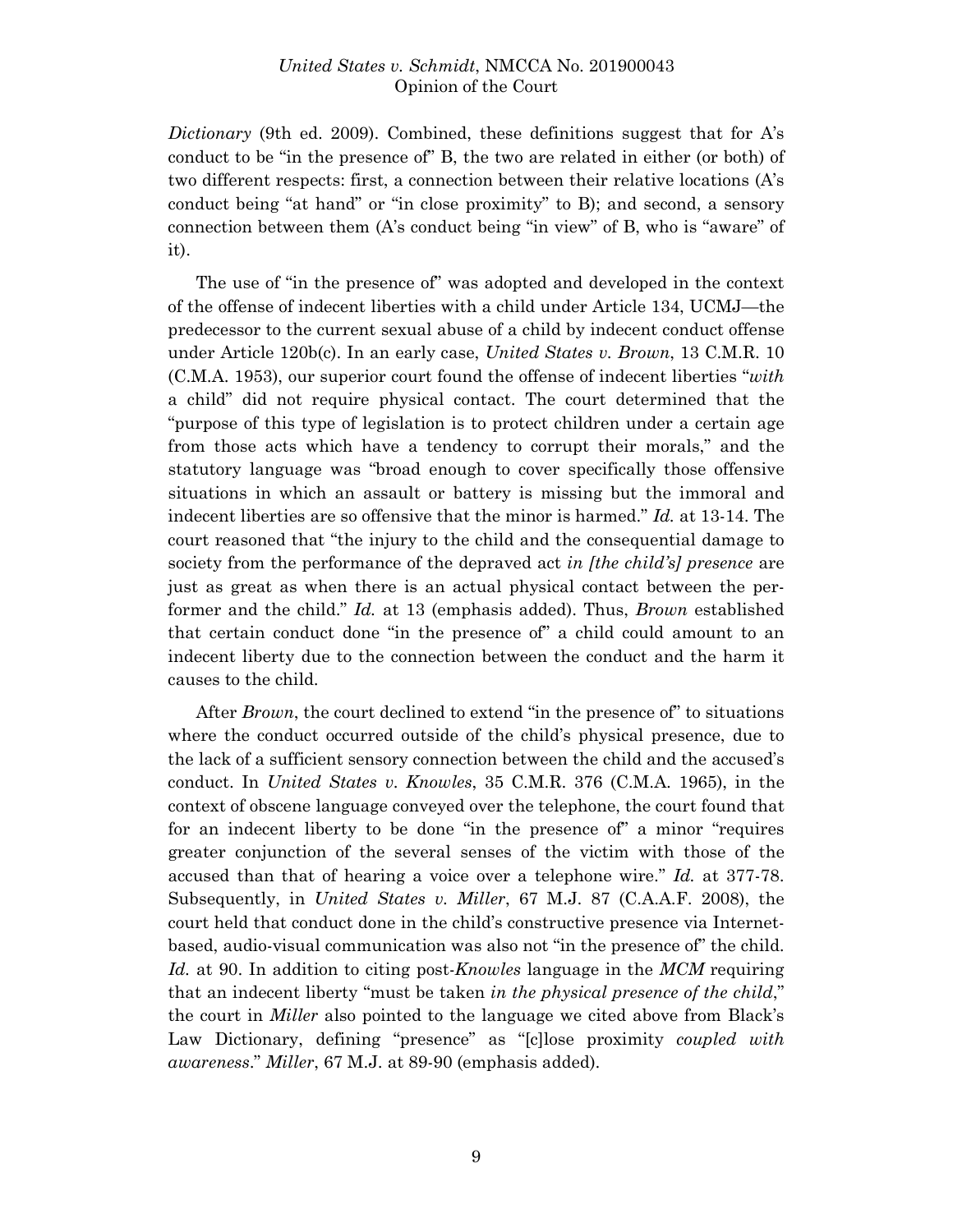Adopting *Miller*'s use of "[c]lose proximity coupled with awareness," our sister courts found that in order to sustain a conviction for indecent liberties with a child, the child had to be aware of the conduct. In *United States v. Burkhart*, 72 M.J. 590 (A.F. Ct. Crim. App. 2013), the conduct at issue was the appellant masturbating while his three-year-old daughter was nearby asleep or otherwise unaware of his conduct. Reversing the conviction, the Air Force Court of Criminal Appeals stated that "the child must be aware of the accused's conduct," and pointed to the statutory intent of the offense which, similar to what the court in *Brown* found, was to protect children from "indecent and immoral acts which cause [them] shame, embarrassment, and humiliation ... or lead them further down the road to delinquency ... [or] have a tendency to corrupt their morals"—all harms which derive from the child's awareness of the offensive conduct. *Burkhart*, 72 M.J. at 594 (citations and internal quotation marks omitted). Similarly, the Army Court of Criminal Appeals summarily rejected a conviction where the government "did not prove that the child . . . was aware of the indecent act alleged sufficient to establish the offense of indecent liberty with a child . . . ." *United States v. Gould*, No. 20120727, 2014 CCA LEXIS 694, at \*2 (A. Ct. Crim. App. Sep. 16, 2014) (unpub. op.), *rev'd in part on other grounds*, 75 M.J. 22 (2015).

This Court reached a similar conclusion where the appellant pled guilty to indecent liberty with a child for having sexual intercourse with his wife while their five-year-old niece was unconscious on the bed beside them. *United States v. Anderson*, No. 201200499, 2013 CCA LEXIS 517 (N-M. Ct. Crim. App. June 27, 2013) (unpub. op.). Drawing from the discussion and reasoning in *Miller* and *Burkhart*, we concluded that "to sustain a charge of indecent liberty under Article 120(j), UCMJ, the child must at least have some awareness that the accused is in her physical presence." *Anderson*, 2013 CCA LEXIS 517, at \*16. We held that because the providence inquiry indicated the child "was unconscious, and therefore not aware that the appellant and his wife engaged in sexual intercourse in the bed next to her," there was substantial basis to question Appellant's plea, and we set aside his conviction. *Id. See also United States v. Brown*, 39 M.J. 688, 690 (N.M.C.M.R. 1993) (setting aside the appellant's plea for masturbating unobserved near his sleeping niece, stating we had "found no case and none has been brought to our attention that upholds a conviction for committing indecent acts with another in violation of Article 134, UCMJ, where the other person is sleeping and does not observe the act or acts").

We find that the discussion and reasoning in the above cases compel the same conclusion regarding the victim's awareness for conduct done "*in the presence* of a child" under the current version of this offense, now codified as sexual abuse of a child by indecent conduct. The definitional language under which Appellant was convicted is much the same as that used in the former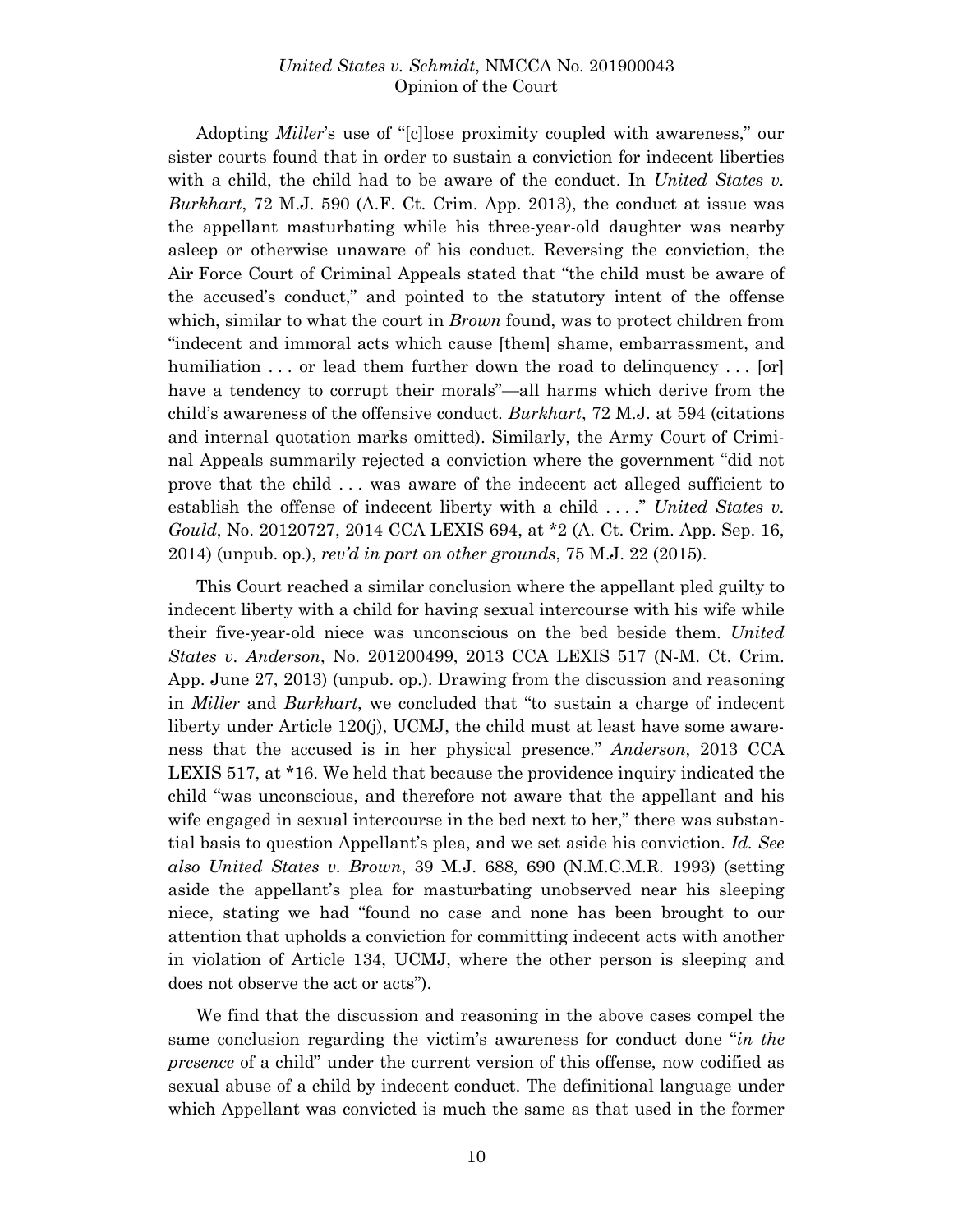indecent liberties offense, with one key difference: in the current statute Congress filled the gap created by *Knowles* and *Miller* by more broadly defining "in the presence of a child" as "including via any communication technology." UCMJ art. 120b(h)(5)(D). Thus, sexual abuse of a child by indecent conduct now does not require physical presence at all and may be accomplished by purely constructive presence, such as through the sort of Internet-based, video-communication technology at issue in *Miller*, or over a telephone line as in *Knowles*.

In broadening the meaning of "in the presence of" from physical presence to a more generalized sort of presence that can be accomplished "via *any*  communication technology," the new statutory language places even greater emphasis on construing "in the presence of" as less about the proximity of the relative locations of A's conduct and B and more about the sensory connection between the two. The word "communication" itself means "a process by which information is *exchanged between* individuals through a common system of symbols, signs, or behavior." *Communication*, *Merriam-Webster's Collegiate Dictionary* (10th ed. 1993) (emphasis added). "Communication technology," then, is a mechanism by which the information of A's conduct is *exchanged* (through A's observable behavior) *between* A and B. In this context, A's conduct is not done "in the presence of" B unless B is aware of it, because absent a sufficient sensory connection leading to such awareness, nothing about A's conduct is actually being exchanged between A and B.[8](#page-10-0)

We find the offense of sexual abuse of a child by indecent conduct—like its predecessor, indecent liberties with a child—requires that in order for the accused's conduct to be done "in the presence of" a child, the child must be aware of it. This interpretation comports with our superior court's longstanding view that the "purpose of this type of legislation is to protect children

<span id="page-10-0"></span><sup>8</sup> For this reason, we reject the Government's argument that our unpublished decision in *United States v. Lopez*, No. 201700252, 2019 CCA LEXIS 37 (N-M. Ct. Crim. App. Jan 31, 2019) has bearing on this case. The offense at issue in *Lopez* committing a lewd act by intentionally exposing one's genitalia to a child—is separately defined under the current statute and does not use the operative phrase at issue here: "in the presence of." Rather, the word at issue in *Lopez* was "expose," which we found meant "to lay open . . . leave unprotected . . . to make accessible." *Id.* at \*5 (quoting *Webster's New World Dictionary of American English* (3d. College ed. 1994), at 479). This, we found, "place[d] the focus on the appellant's actions, not [the victim's] awareness," as did the alleged intent of the exposure, which was to arouse or gratify the *appellant's* sexual desires. *Id.* at 5-6. Here, the focus, through use of a different operative phrase, *is* on the *victim's* awareness.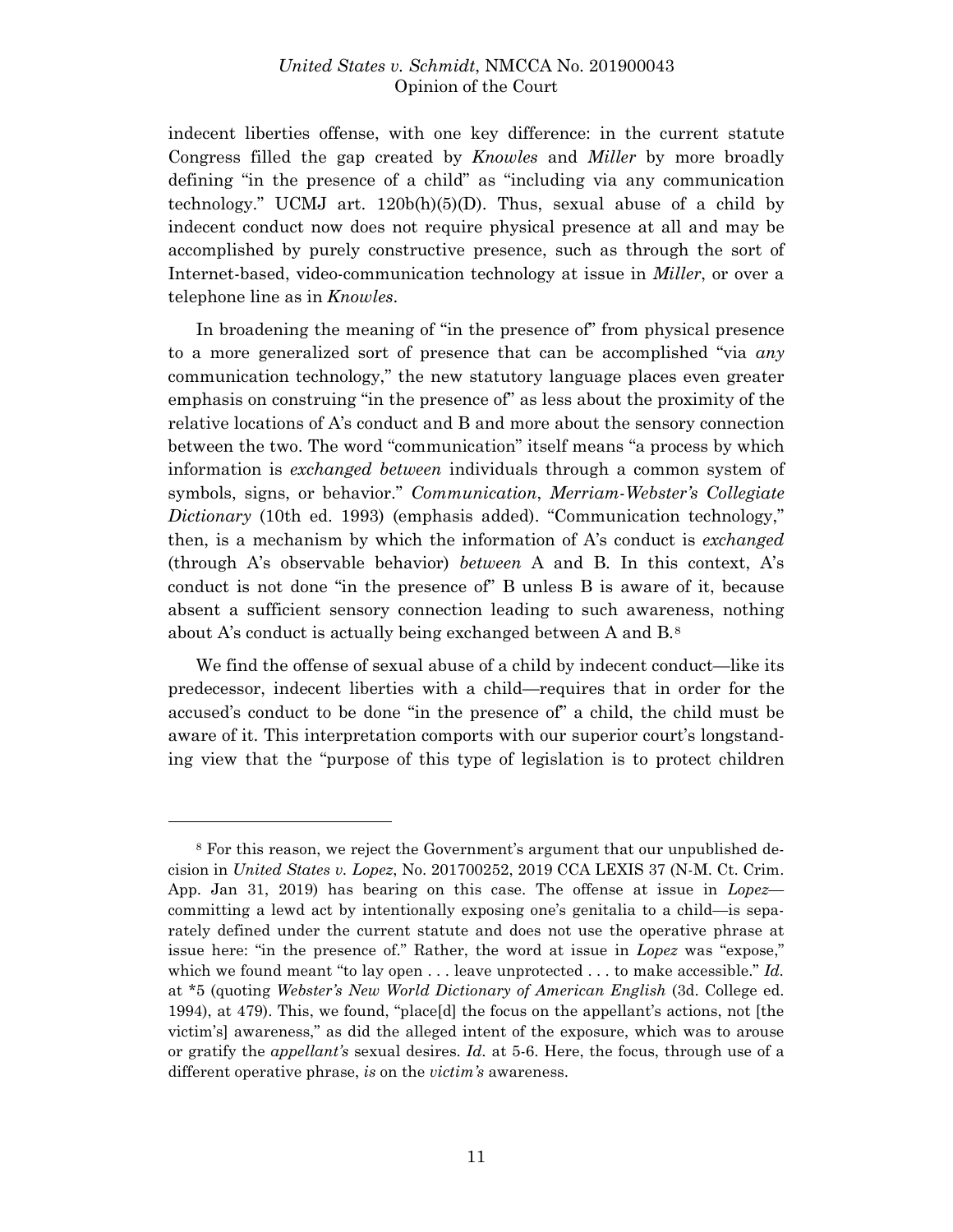under a certain age from those acts which have a tendency to corrupt their morals." *Brown*, 13 C.M.R. at 13. The focus of the revised statute thus remains on prohibiting indecent and immoral conduct that causes the sort of corrupting harm to children—shame, embarrassment, humiliation, juvenile delinquency—which can occur by the conduct merely being done in their presence (including via communication technology). In order for conduct to cause that type of harm to a child, there must be a sufficient "conjunction of . . . [at least one] sense[ ] of the victim with those of the accused," *Knowles*, 35 C.M.R. at 378, that makes the child aware of the conduct.

This interpretation is consistent with our previous holdings, and those of our sister courts, that if a child is asleep or otherwise oblivious to the conduct, then the conduct is not done "in the presence of" the child. Arguing against this conclusion, the Government would have us remove the child's awareness of the conduct from the "in-the-presence-of" determination and use it instead as an additional factor for assessing whether the conduct is "indecent." We do not disagree that the absence of awareness by the child may also lead to the conclusion that the conduct at issue is not indecent, which requires an examination of all the surrounding circumstances. *See United States v. Rollins,* 61 M.J. 338, 344 (C.A.A.F. 2005). However, given the statutory language in both its current and its historical context, we conclude that in order for conduct charged as having been done "in the presence of" a child to amount to a "lewd act," which is ultimately what the statute requires, the child's awareness of the conduct is a prerequisite.

Accordingly, we hold that with respect to the offense of sexual abuse of a child by indecent conduct, in order for the conduct to be done "in the presence of" a child, there must be a sufficient sensory connection for the child to be aware of it. We further hold that for indecent conduct to be "*intentionally* done  $\dots$  in the presence of a child,"<sup>9</sup> the accused must intend that the child be aware of the conduct. As such, where raised by the evidence, an honest mistake of fact as to the child's awareness of the conduct is a defense which must be disproven beyond a reasonable doubt. Rule for Courts-Martial  $[R.C.M.]$  916(b)(1), 916(j)(1).

<span id="page-11-0"></span><sup>9</sup> Because the clause, "intentionally done . . . in the presence of a child," is set off by commas from the remainder of the definitional language in the statute, we construe "intentionally" to apply to both other elements within that clause—i.e., not only to doing the conduct, but also to doing it in the presence of a child.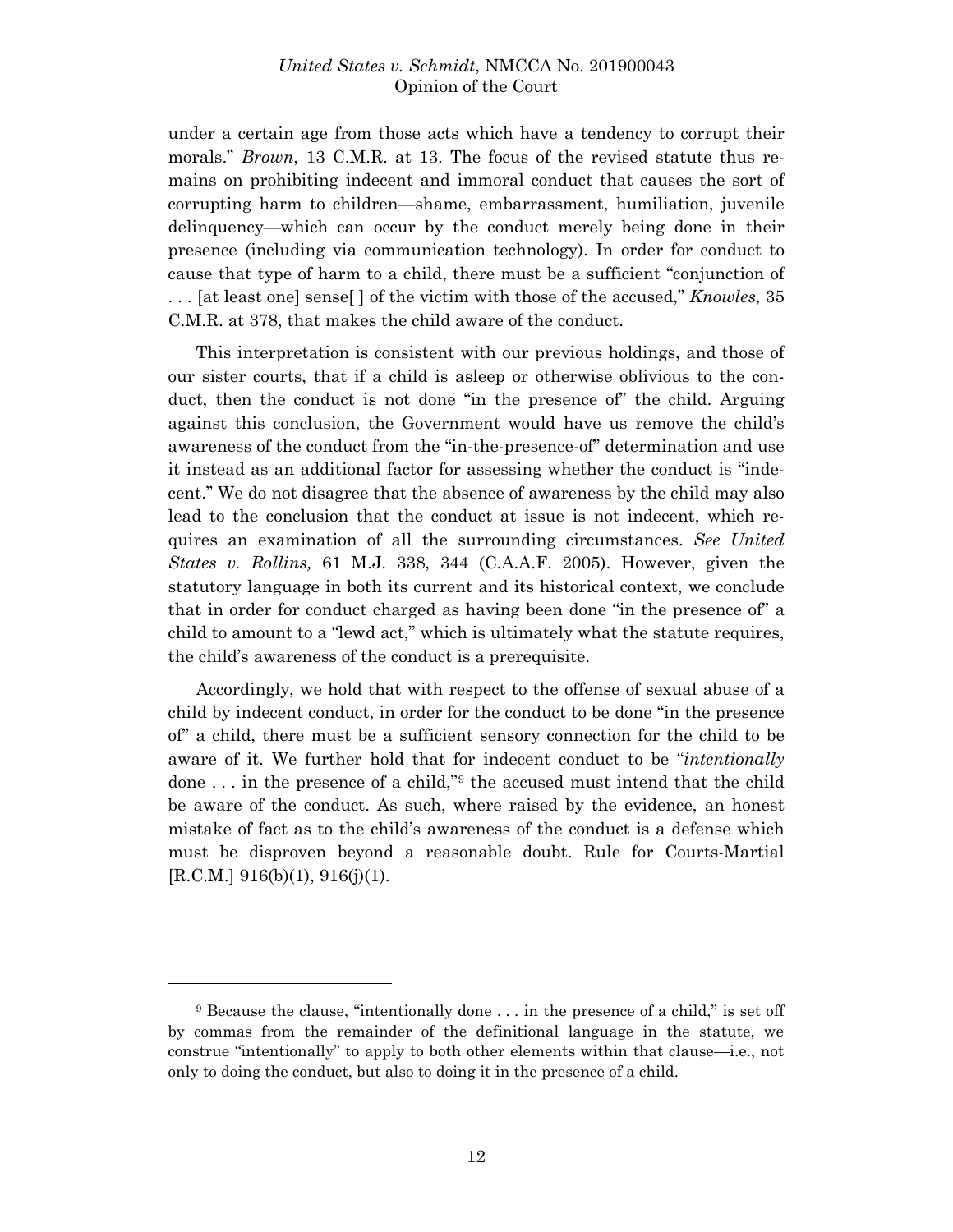## *2. Application to the evidence*

Here, we find the evidence adduced at trial supports the elements of the offense. Jared had a sufficient sensory connection to Appellant's conduct that he was aware of it as it was occurring. He woke up to find Appellant beside him on the mattress, felt Appellant's hand on his back, and slid off the mattress to distance himself from Appellant. He then felt Appellant kissing and licking his fingers. He then heard sounds indicative of masturbation, which Appellant later admitted to NCIS he had intentionally done and was forensically corroborated by the semen found on the red blanket matching Appellant's DNA. Fifteen years old at the time, Jared was scared by Appellant's actions to the point of pretending to be asleep. Based on these surrounding facts and circumstances, we find Appellant's conduct amounted to a form of immorality relating to a sexual impurity which is grossly vulgar, obscene, and repugnant to common propriety, and tends to excite sexual desires, or deprave morals with respect to sexual relations. It was therefore a lewd act.

Appellant argues the evidence does not support beyond a reasonable doubt that his conduct was intentionally done in Jared's presence—i.e., Jared's awareness—because he was honestly mistaken that Jared was asleep. We disagree. While Jared testified he pretended to be asleep, and appeared asleep to Michelle when she later walked past him to take Appellant back to base, the only direct evidence that Appellant honestly believed Jared was asleep was his nodding when the NCIS agent said during his interview, "I mean, you were laying there, you're like, this kid's sleeping, I'm just going to masturbate to try to go to sleep, you know, take my sleeping pills, whatever, man, everybody does their own thing."[10](#page-12-0) This is very thin evidence upon which to find that Appellant honestly believed Jared was asleep.

The weight of the other evidence, by contrast, strongly supports that Appellant masturbated under circumstances in which he knew that Jared, despite pretending to be asleep, was aware of what was going on. Appellant was the one who suggested that Jared's brother go sleep on the air mattress in Michelle's room while Appellant slept in the room with Jared. Appellant then moved down onto the mattress with Jared and put his hand on Jared's back, which caused Jared to move away from Appellant onto the floor, where Michelle later found him. This circumstance alone makes it singularly unconvincing that Appellant actually believed Jared was asleep during this

<span id="page-12-0"></span><sup>10</sup> Prosecution Exhibit 6.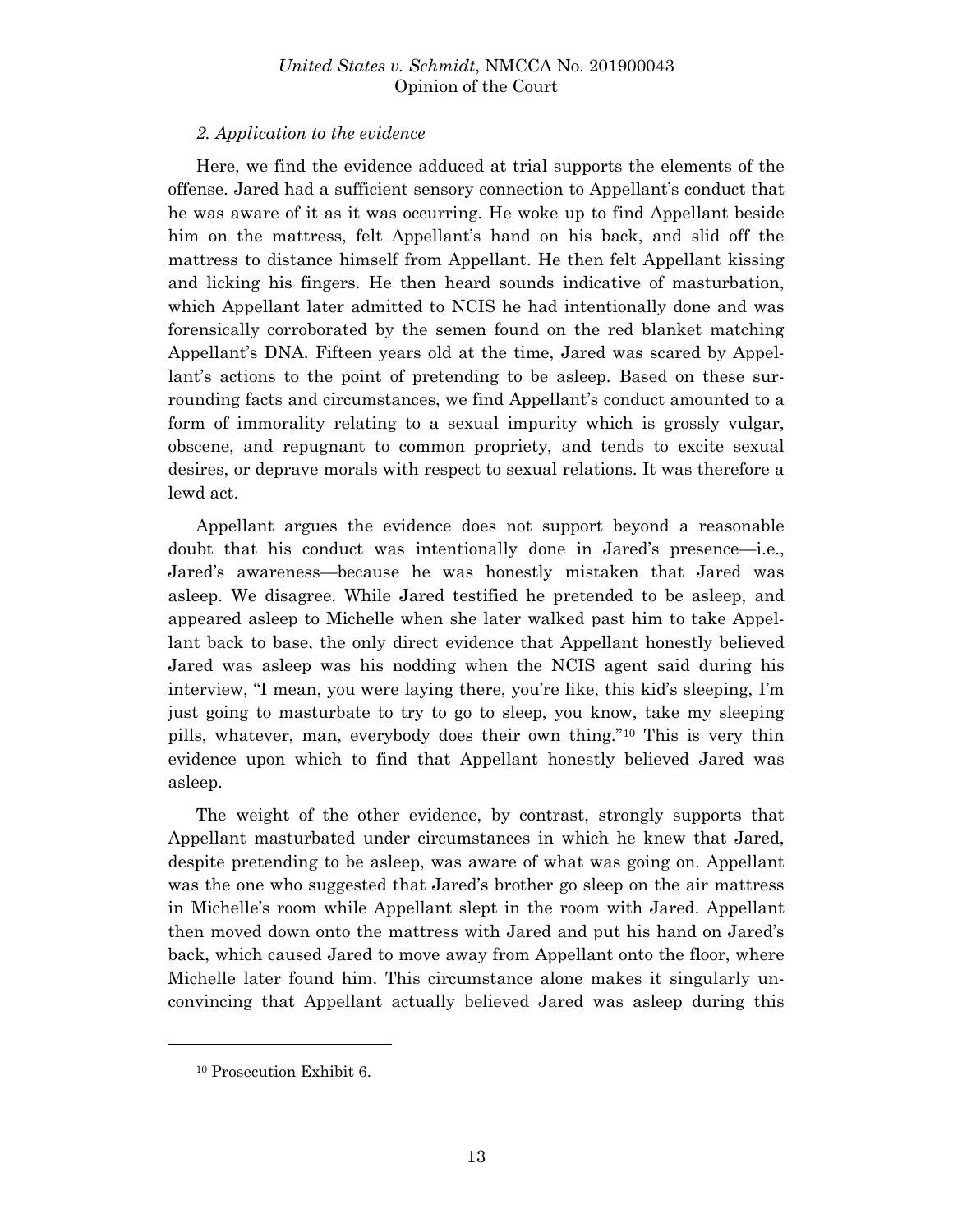time. After that happened, rather than back off, Appellant proceeded to take Jared's hand, kiss and lick Jared's fingers,<sup>[11](#page-13-0)</sup> and then masturbate. This ongoing physical contact distinguishes this case from the other cases discussed above, involving conduct by an accused not in physical contact with a sleeping or otherwise unaware victim.

Considering the evidence in the light most favorable to the prosecution, we conclude a reasonable fact-finder could have found all the essential elements beyond a reasonable doubt. The evidence is thus legally sufficient to support the convictions. Regarding factual sufficiency, after weighing the evidence in the record of trial and making allowances for not having personally observed the witnesses, we are convinced of Appellant's guilt beyond a reasonable doubt.

#### **C. Instructional Error**

After the close of the case on the merits, the military judge discussed the findings instructions with the parties off the record. He then asked on the record, "Do counsel for either side have any objections to the findings instructions in their current form?" Appellant's trial defense counsel responded, "No, sir."[12](#page-13-1) The military judge then asked, "Any requests for instructions that do not appear in the findings instructions?" Appellant's trial defense counsel responded, "No, Your Honor."[13](#page-13-2)

<span id="page-13-2"></span><sup>13</sup> *Id.*

<span id="page-13-0"></span><sup>11</sup> Although Appellant was acquitted of another specification charging these other acts as separate lewd acts, we are not bound by that acquittal from viewing this as contextual evidence to support the offense of which he was convicted. While the members may not have found these acts proven beyond a reasonable doubt (or else found the evidence for the elements of that specification lacking in some other respect), those acts are not elements which must be proven beyond a reasonable doubt for the indecent-conduct specification we are considering here. *See United States v. Hicks*, 24 M.J. 3, 9 (C.M.A. 1987) (distinguishing between a not-guilty verdict's indication that the prosecution did not prove every element of the charged offense beyond a reasonable doubt and the use of other-acts evidence—which does not have to result in criminal liability or even constitute a crime in order to be admissible under Military Rule of Evidence 404(b)—to prove some other offense). Nor do we find any of the inconsistencies of Jared's prior statements compelling enough to disbelieve his testimony that Appellant performed these other acts, particularly when Jared's account is so strongly corroborated in its central claims.

<span id="page-13-1"></span><sup>12</sup> R. at 253.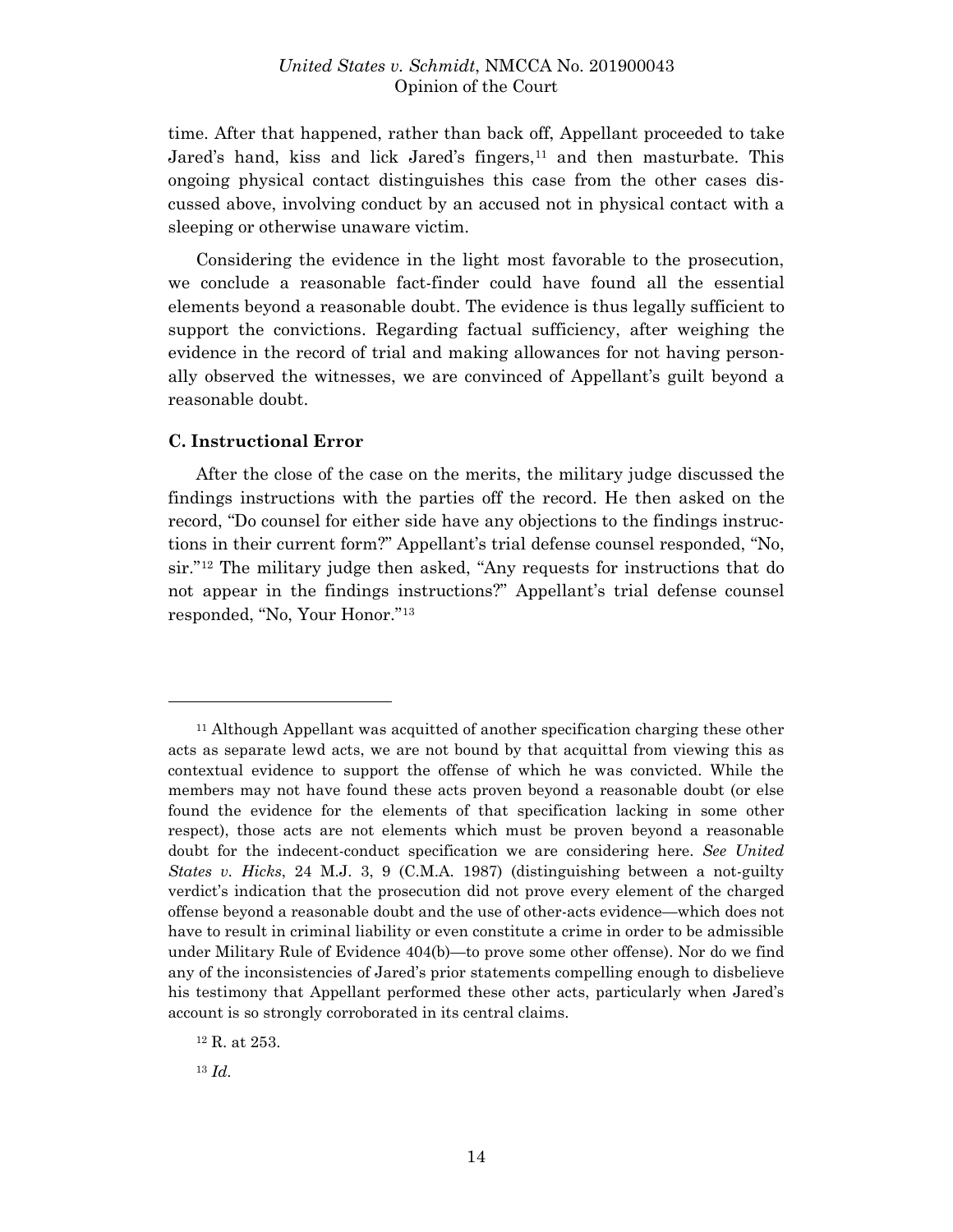In delivering his instructions to the members, the military judge provided the elements of the offense of sexual abuse of a child in Specification 2 of the Charge as follows:

That on or about 29 August 2016, at or near Carlsbad, California, the accused committed a lewd act upon [Jared] by engaging in indecent conduct, to wit: Masturbating, intentionally done in the presence of [Jared];

That at the time, [Jared] had not attained the age of 16 years; and,

That the conduct amount [sic] to a form of immorality relating to a sexual impurity which is grossly vulgar, obscene, and repugnant to common propriety, intends [sic] to excite sexual desires, or deprave morals with respect to sexual relations.[14](#page-14-0)

The military judge did not instruct on the defense of mistake of fact as to age, nor did he instruct on any defense of mistake of fact as to whether the victim was asleep. At the close of his findings instructions, the military judge asked, "Do counsel object to any instructions given or request any additional instructions?" Appellant's trial defense counsel responded, "No, Your Honor."[15](#page-14-1)

During deliberations, the senior member submitted a question to the military judge asking with respect to Specification 2, "What does 'upon' mean and what does 'in the presence of' mean?"<sup>[16](#page-14-2)</sup> During an Article 39(a), UCMJ, session outside the presence of the members, the military judge informed the parties he intended to answer the question by providing the statutory definition of "lewd act" and then advising that "absent specific legal technical definition, the members are to apply their own common sense understanding the definition of words." When asked whether he had any objection to that instruction, Appellant's trial defense counsel stated, "I do not, sir. There is no definition for the record in the Benchbook."[17](#page-14-3)

<span id="page-14-0"></span><sup>14</sup> *Id.* at 255.

- <span id="page-14-1"></span><sup>15</sup> *Id.* at 294.
- <span id="page-14-2"></span><sup>16</sup> *Id.* at 296.
- <span id="page-14-3"></span><sup>17</sup> *Id.* at 297.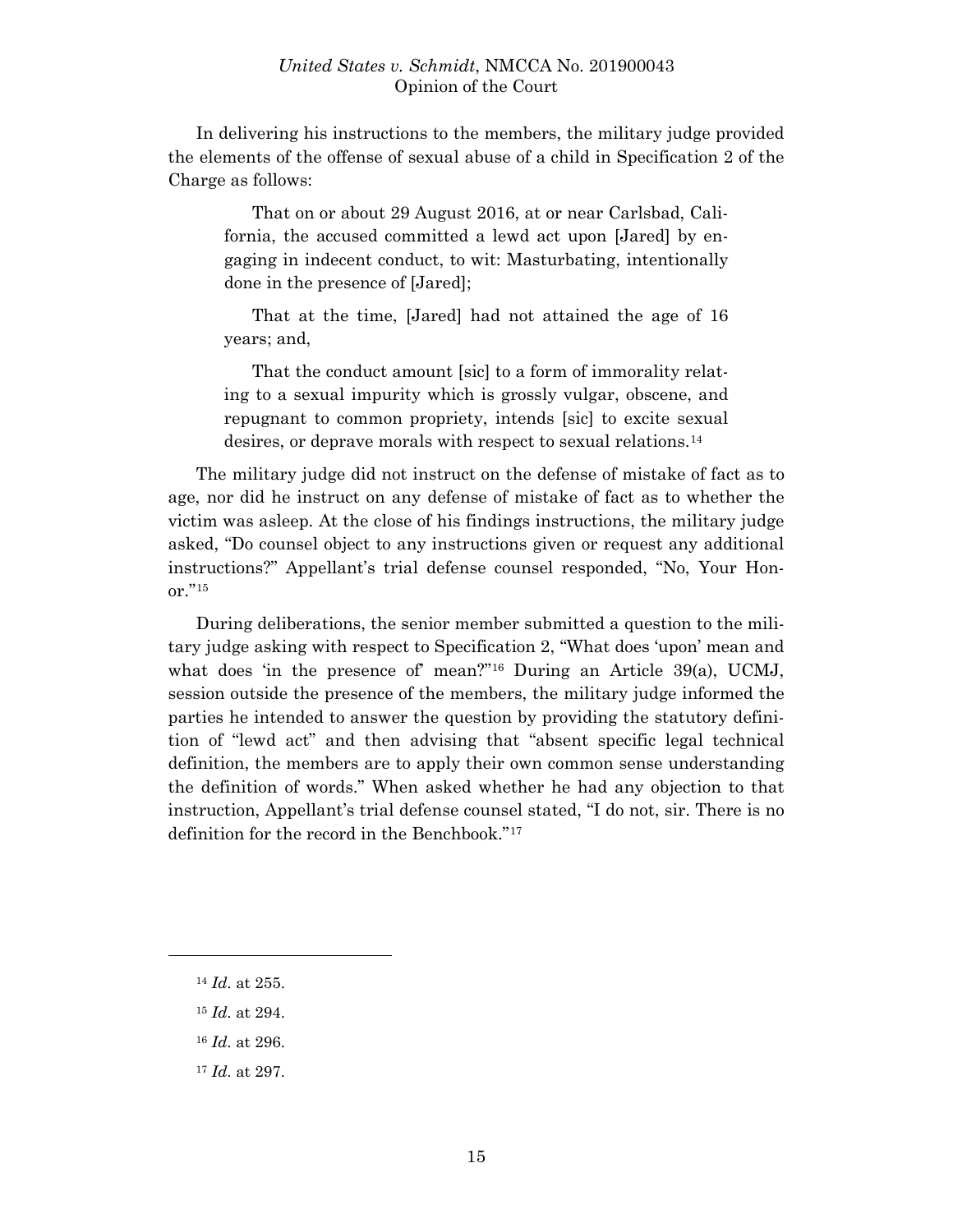The military judge then instructed the members as follows:

"Lewd act" is defined as any indecent conduct intentionally done with or in the presence of a child including, via any communication technology, that amounts to a form of immorality relating to sexual impurity which is grossly vulgar, obscene, and repugnant to common propriety, and tends to excite sexual desire or to deprave morals with respect to sexual relations. . . .

So when the offense alleges that the accused committed a lewd act upon [Jared], that is, essentially—that is statutory language as articulated in the specification is what he has to had done upon him. So beyond that, you, the members, are in the absence of a more specific legal definition. Members are to apply their common sense and understanding of the term of words and that applies to the terms in the presence of as well.<sup>[18](#page-15-0)</sup>

The military judge then asked the senior member, "Does that answer your question?" and the senior member responded, "Yes, Your Honor."[19](#page-15-1)

Appellant asserts the military judge erred in his instructions about the definition of "upon" and "in the presence of" regarding the first element of the specification, and further erred by failing to instruct that Appellant's honest but mistaken belief that the victim was asleep is a defense to the offense. The Government argues that Appellant waived any asserted instructional error when his trial defense counsel repeatedly stated he had no objections or additions to the military judge's instructions.

"Whether an appellant has waived an issue is a legal question that this Court reviews de novo. Waiver is different from forfeiture. Whereas forfeiture is the failure to make the timely assertion of a right, waiver is the intentional relinquishment or abandonment of a known right." *United States v. Davis*, 79 M.J. 329, 331 (C.A.A.F. 2020) (citation and internal quotation marks omitted). In *Davis*, the military judge had a preliminary discussion with the parties regarding the findings instructions he intended to give. He asked whether there were any objections or requests for additional instructions, to which the trial defense counsel responded, "No changes, sir." *Id.* at 330. Subsequently, after granting a finding of not guilty to one of the specifications and marking the instructions as an appellate exhibit, the military judge again asked if there were any objections to the findings instructions, to which

<span id="page-15-0"></span><sup>18</sup> *Id.* at 297-98.

<span id="page-15-1"></span><sup>19</sup> *Id.* at 298.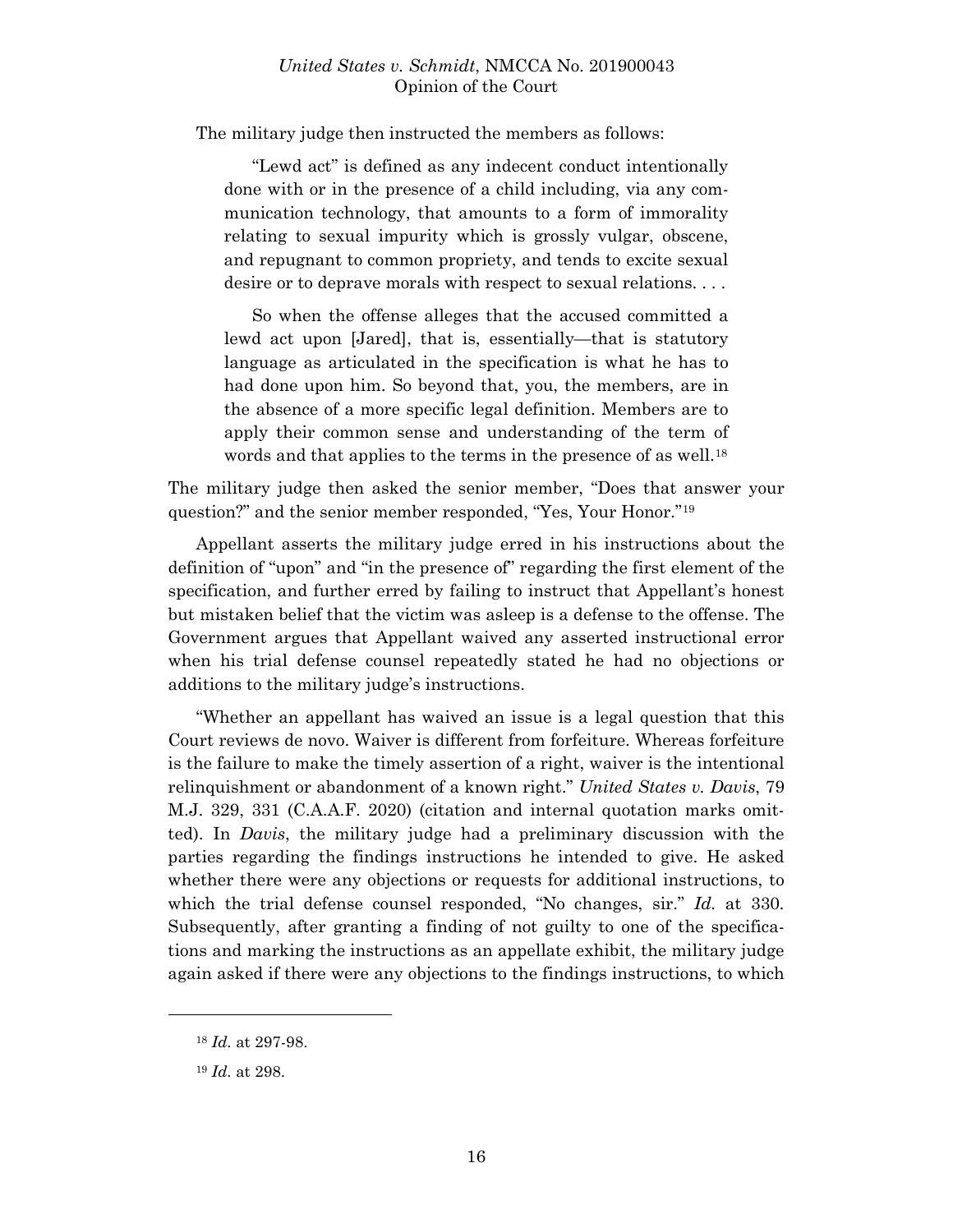the trial defense counsel responded, "No, Your Honor." *Id.* The military judge then provided the instructions to the members.

When the appellant claimed error on appeal regarding the military judge's instruction on an element of one of the offenses, the court in *Davis* found that:

Appellant did not just fail to object and thereby merely forfeited [sic] his claim. He affirmatively declined to object to the military judge's instructions and offered no additional instructions. By expressly and unequivocally acquiescing to the military judge's instructions, Appellant waived all objections to the instructions, including in regards to the elements of the offense.

*Id.* at 331 (citations and internal quotation marks omitted). Having found the appellant affirmatively waived any objection to the findings instructions, the court determined it had "nothing left . . . to correct on appeal" and declined to address his assertion of legal error regarding the instructions. *Id.* at 331-32.

We find Appellant's assertions of instructional error are waived under *Davis*. The factual scenario presented here is virtually identical to *Davis*, with the exception that in this case Appellant's trial defense counsel affirmatively declined to object to the military judge's instructions and offered no additional instructions not twice, but three times (including the additional instructions given in response to the senior member's question during deliberations). Through these repeated affirmative declinations, Appellant "expressly and unequivocally acquiesce[d] to the military judge's instructions," including both the way he handled the definitions of "upon" and "in the presence of" for the elements of the offense and the lack of any instruction on honest mistake of fact as a defense. "As Appellant affirmatively waived any objection the military judge's findings instructions, there is nothing left for us to correct on appeal." Id. at 331 (citations omitted).

We specifically find an instruction on the defense of mistake of fact was also waived under *Davis* because any such instruction hinged on the instruction for "in the presence of," regarding which any assertion of error was waived. We acknowledge that just as a military judge has a duty to correctly instruct on the elements of the offenses, the military judge also has a sua sponte duty to instruct on any defenses reasonably raised by the evidence. R.C.M. 920(e); *United States v. Barnes*, 39 M.J. 230, 233 (C.A.A.F. 1994). However, instructions on defenses may also be affirmatively waived. *Id.* We find no logical basis upon which to find that in expressly and unequivocally acquiescing to the military judge's instructions as a whole, thereby waiving any issue as to the elements of the offense, Appellant did not also waive any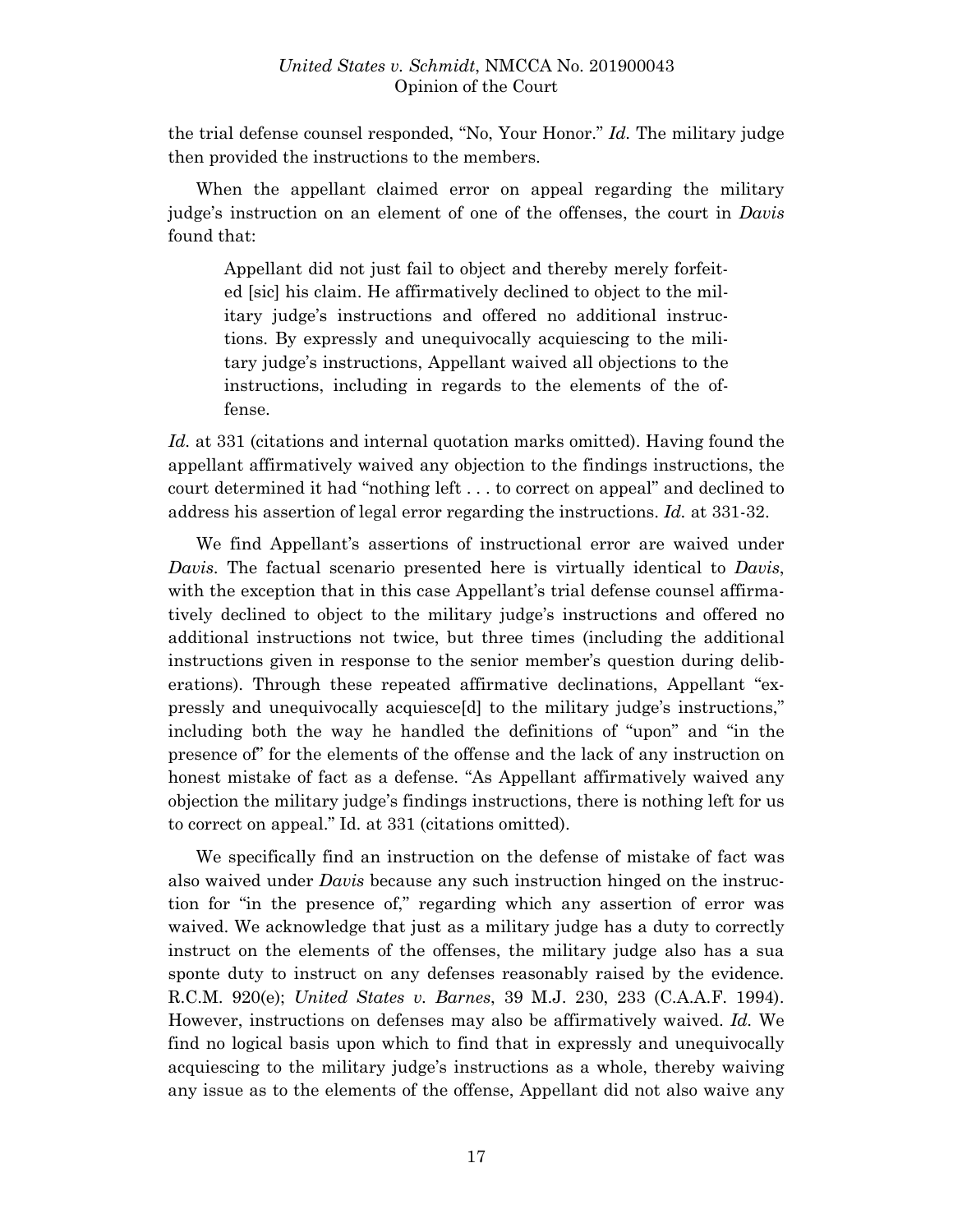issue as to the lack of a mistake-of-fact instruction which was contingent on the instructions on the elements. Given the interrelationship between the interpretation of conduct intentionally done "in the presence of" a child with respect to the elements of the offense (as requiring the victim's awareness) and the defense of honest mistake of fact (as to the victim's awareness), we find it impossible under *Davis* to hold that the assertion of error was waived for one instruction and not the other.

Hence, we conclude, as the court did in *Davis*, that Appellant affirmatively waived, as opposed to merely forfeited, the issues he now asserts. *See Davis*, 79 M.J. at 332. While Appellant argues that *Miller*, *Burkhart*, *Anderson*, and other cases discussed above support his contention that the instructions were erroneous, we find that like the appellant in *Davis*, "Appellant was tried after the applicable precedents were decided, yet affirmatively declined to object to the military judge's instructions." *Davis*, 79 M.J. at 331-32; *cf. United States v. Haverty*, 79 M.J. 199 (C.A.A.F. 2017) (applying forfeiture, as opposed to waiver, where the relevant controlling precedents were decided *after* the appellant's trial but before his appeal). As our discussion above demonstrates, our superior court, our sister courts, and this Court have all previously held that the offense at issue here is focused on prohibiting conduct that when done in a child's presence causes harm to the child, which requires a sufficient "conjunction of the several senses of the victim with those of the accused." *Knowles*, 35 C.M.R. at 377-78. Thus, we do not construe our holding today as departing from the central theme of these precedents, which all stand for the proposition that some level of awareness of the accused's conduct is required on the part of the child for the conduct to be done "in the presence of" the child.<sup>[20](#page-17-0)</sup>

We recognize that under our superior court's interpretation of Article 66, UCMJ, we are empowered "to determine whether to leave an accused's waiver intact, or to correct the error." *United States v. Chin*, 75 M.J. 220, 223 (C.A.A.F. 2016). Here, we determine the appropriate course is to leave the waiver intact. As our superior court has explained, instructions "should fairly and adequately cover the issues presented, and should include such other explanations, descriptions, or directions as may be necessary and which are *properly requested by a party* or which the military judge determines, sua

<span id="page-17-0"></span><sup>20</sup> Indeed, since Appellant's conduct was done not just within the sensory perception of Jared but also within his *physical presence*, the facts of this case are even more firmly rooted in the case law's interpretation of "in the presence of" than the current statute now requires.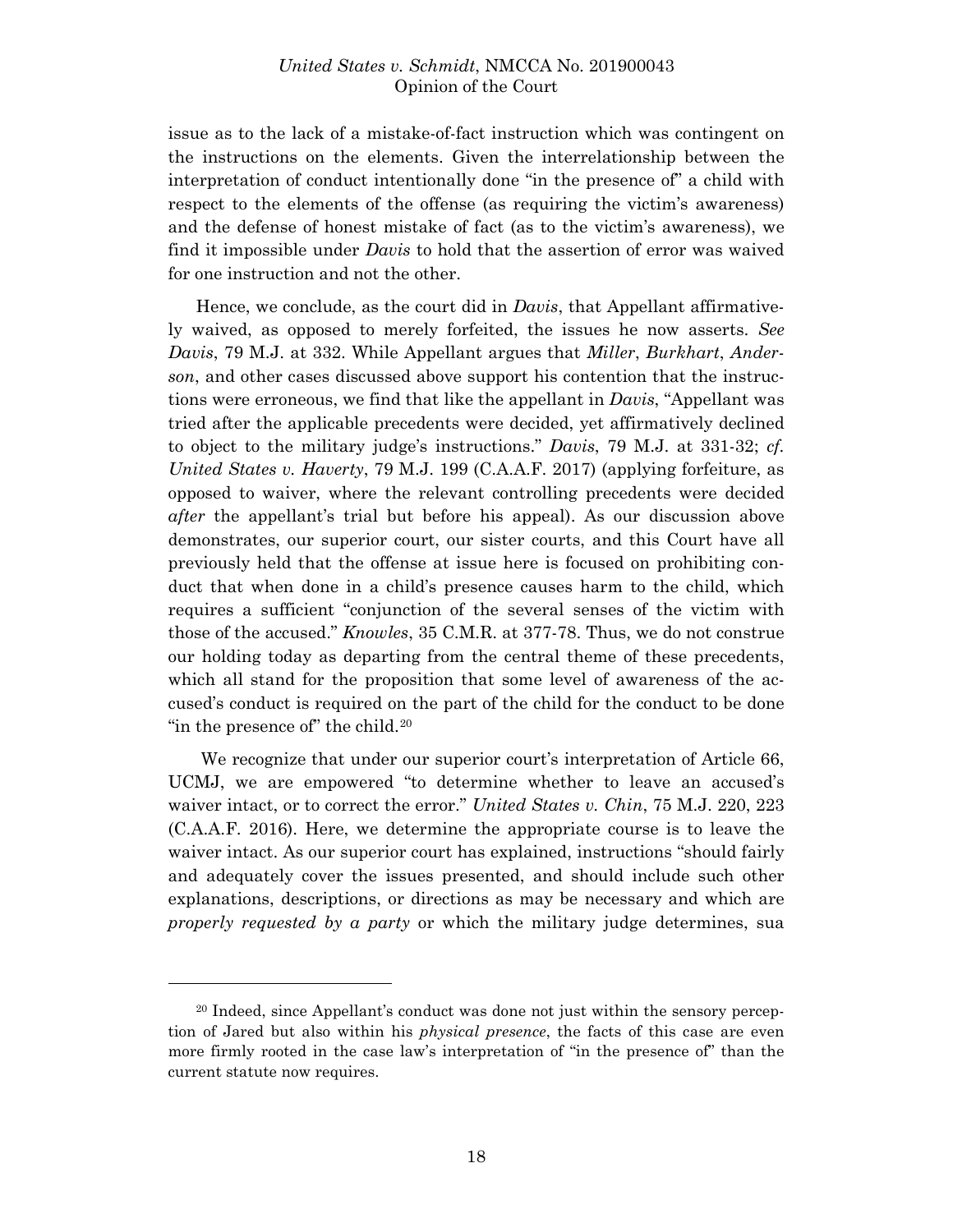sponte, should be given." *United States v. Bailey*, 77 M.J. 11, 13-14 (C.A.A.F. 2017) (citing R.C.M. 920(a), Discussion; R.C.M. 920(e)(7)) (emphasis added). Where a discrete issue is sufficiently arcane that it lacks specific, amplifying guidance in the model instructions of the Military Judges' Benchbook, Dept. of the Army Pamphlet 27-9 [Benchbook], it is incumbent upon the parties to research and request tailored instructions as necessary to adequately address the issue, based on their theory of the case and the facts they have reason to believe will be proven at trial.

As discussed in greater detail below, Appellant's trial defense counsel made closing arguments that strongly suggest at least a passing familiarity with the pre-existing case law regarding how "in the presence of" should be interpreted. His greater knowledge of the facts of the case placed him in a far better position than the military judge to request and argue for instructions that adequately covered that issue and the related mistake-of-fact defense he intended to (and did) argue in closing. Given his ability to confront these issues head-on at the trial level, his affirmative declination to do so despite repeated inquiries by the military judge is precisely why the principle of waiver exists. *See United States v. Wall,* 349 F.3d 18, 24 (1st Cir. 2003) ("[C]ounsel twice confirmed upon inquiry from the judge that he had 'no objection and no additional requests [regarding the instructions].' Having directly bypassed an offered opportunity to challenge and perhaps modify the instructions, appellant waived any right to object to them on appeal."), *quoted in Davis*, 79 M.J. at 332. Thus, while military judges remain responsible for identifying and addressing instructional issues as they arise, $2<sup>1</sup>$  the principle of waiver necessitates that counsel "must be especially careful to raise any objections that they might have to proposed instructions when the military judge asks them." *Davis*, 79 M.J. at 332 (Maggs, J., concurring).

<span id="page-18-0"></span><sup>21</sup> Our holding today does not relieve military judges of their own obligation to ensure the instructions "*include such other explanations, descriptions, or directions as may be necessary and* which are properly requested by a party or *which the military judge determines, sua sponte, should be given*." *Bailey*, 77 M.J. at 13-14 (emphasis added). To that end, the model Benchbook instructions should be considered the starting point, as opposed to the destination, for this endeavor. As we have said before, "we cannot overemphasize the duty of trial judges to (1) thoroughly examine the evidence from both parties' perspectives, in order to ensure the instructions *fairly* and *adequately* cover the issues presented . . . and then (2) critically evaluate the instructions from the members' perspective, in order to ensure they provide an accurate, complete, and *intelligible* statement of the law. *United States v. Johnson*, 2020 CCA LEXIS 118, at \*36 n.30 (N-M. Ct. Crim. App. 2020) (citations and internal quotation marks omitted) (emphasis in original).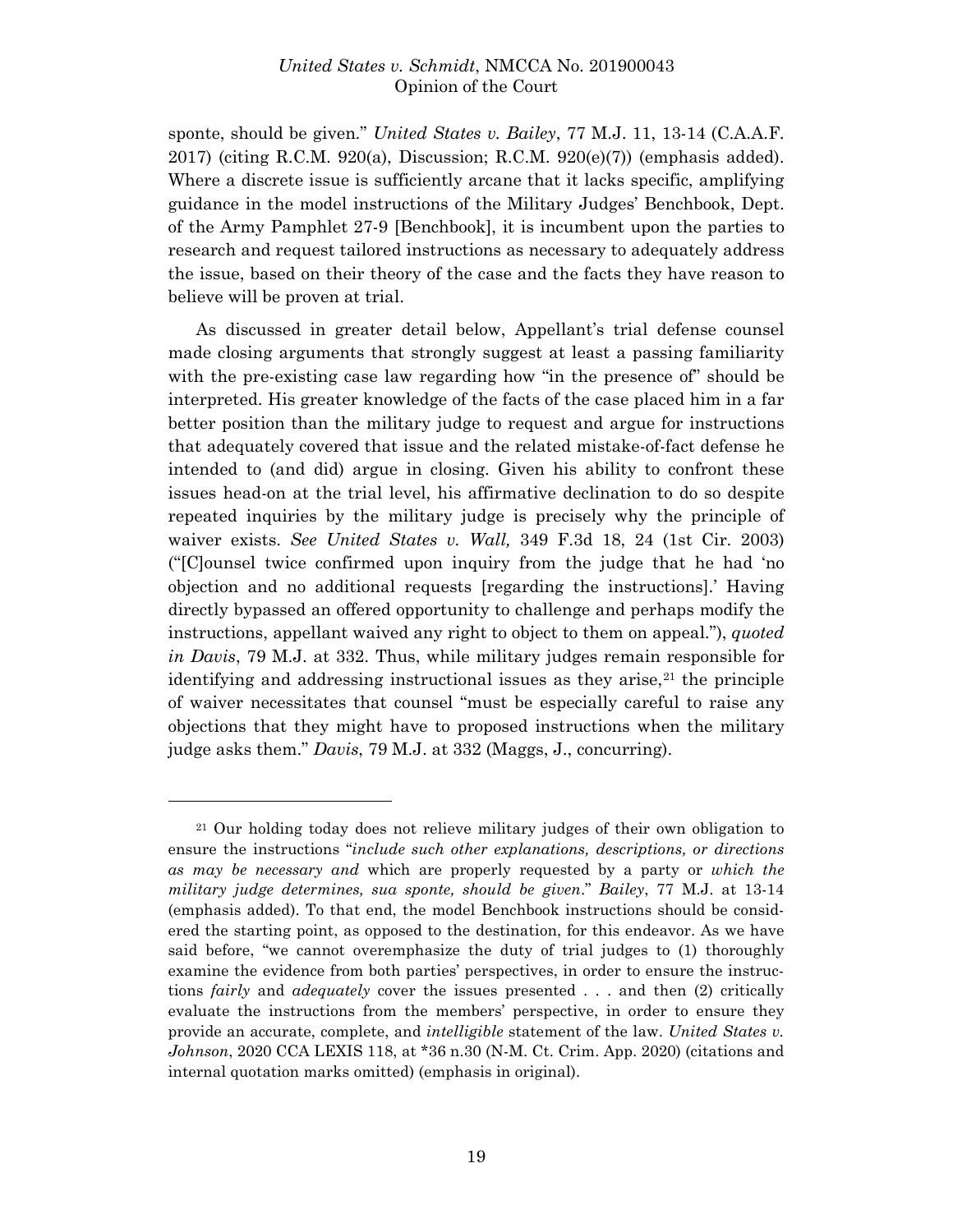## **D. Ineffective Assistance of Counsel**

Appellant asserts his trial defense counsel were ineffective for failing to object to the military judge's instructions discussed above and for failing to object to testimony from the Government forensics expert on grounds of Appellant's confrontation right. We review claims of ineffective assistance of counsel de novo. *United States v. Mazza*, 67 M.J. 470, 474 (C.A.A.F. 2009) (citations omitted).

Our review uses the two-part test outlined in *Strickland v. Washington*, 466 U.S. 668, 687 (1984). "In order to prevail on a claim of ineffective assistance of counsel, an appellant must demonstrate both (1) that his counsel's performance was deficient, and (2) that this deficiency resulted in prejudice." *United States v. Green*, 68 M.J. 360, 361-62 (C.A.A.F. 2010) (citing *Strickland*, 466 U.S. at 687). When a claim for ineffective assistance of counsel is premised on trial defense counsel's failure to move the court to take some action, "an appellant must show that there is a reasonable probability that such a motion would have been meritorious." *United States v. McConnell*, 55 M.J. 479, 482 (C.A.A.F. 2001) (citation and internal quotation marks omitted). "Failure to raise a meritless argument does not constitute ineffective assistance." *United States v. Napoleon*, 46 M.J. 279, 284 (C.A.A.F. 1997) (quoting *Boag v. Raines*, 769 F.2d. 1341, 1344 (9th Cir. 1985)). With respect to whether the deficiency resulted in prejudice, "[t]he defendant must show that there is a reasonable probability that, but for counsel's unprofessional errors, the result of the proceeding would have been different. A reasonable probability is a probability sufficient to undermine confidence in the outcome." *Strickland*, 466 U.S. at 694.

## *1. Instructional error*

Appellant asserts his trial defense counsel were ineffective for failing to object to the military judge's instructions on the definition of "upon" and "in the presence of." We include in our analysis the counsel's additional failure to request the related mistake-of-fact instruction. As discussed above, we have concluded that in affirmatively declining to object or request additional instructions, Appellant's trial defense counsel expressly and unequivocally acquiesced to the military judge's instructions, which waived these issues. Under such circumstances, the Supreme Court has found that "[a]n ineffective-assistance claim can function as a way to escape rules of waiver and forfeiture and raise issues not presented at trial, and so the *Strickland* standard must be applied with scrupulous care, lest 'intrusive post-trial inquiry' threaten the integrity of the very adversary process the right to counsel is meant to serve." *Harrington v. Richter*, 562 U.S. 86, 105 (2011) (citing *Strickland*, 466 U.S. at 689-90).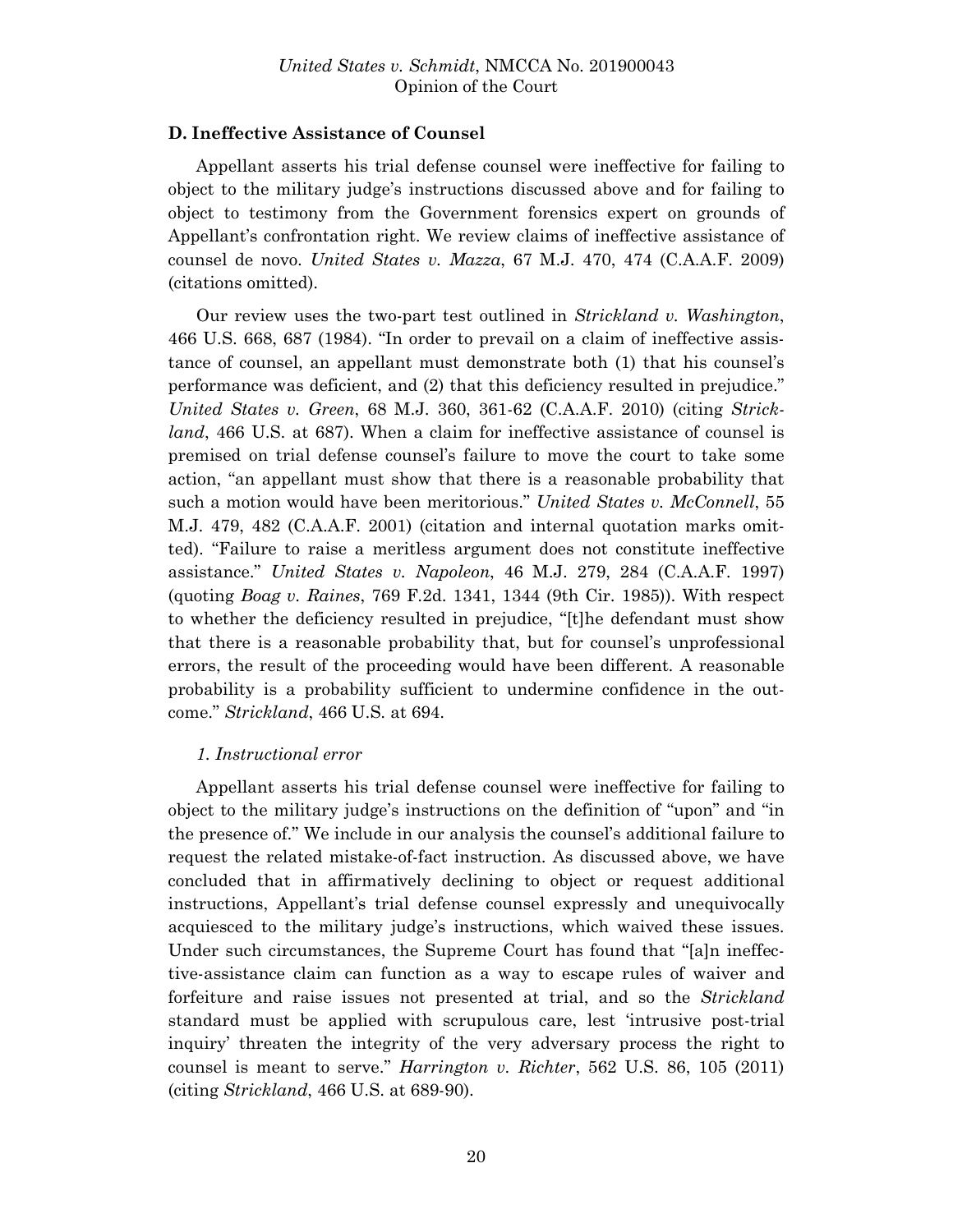Here, Appellant's trial defense counsel were confronted with an issue for which there were pertinent holdings discussed in the case law, but no amplifying definitions in the Benchbook. Despite the lack of definitional guidance in the Benchbook, however, Appellant's civilian counsel appears to have thought through the issue and made exactly the kind of closing argument that the case law contemplates:

Masturbating in a room where you think everybody is asleep and no one is watching you and no one is aware, doesn't meet the elements of what they're saying. That is not a crime. Any more than two parents having sexual relations and the kid on the other side of the apartment waking up and walking in. It is not the same thing. Someone in a bunk underneath a blanket while everyone is asleep pitching, touching themselves, and someone just happens to be two bunks down and overhears it, that doesn't mean that you are a child molester.<sup>[22](#page-20-0)</sup>

He later argued, "The kid was in the room. That is not enough. It must be a lewd act. . . . If you are underneath a blanket, masturbating, you cover yourself up, and you think everyone is sleeping, it's dark, it's not a lewd act upon him."[23](#page-20-1)

Assuming, without deciding, that Appellant's counsel were deficient in failing to pursue tailored instructions in support of these arguments, we find no prejudice applying *Strickland* with the "scrupulous care" these circumstances demand. Based on the evidence adduced at trial, we cannot say that different instructions would have swayed the members' findings, particularly where we ourselves have found the charge proven beyond a reasonable doubt despite largely accepting and adhering to Appellant's view of the law. The mere fact that the members rejected Appellant's trial defense counsel's view of the evidence does not itself show a reasonable probability that, but for any deficiency in the counsel's performance, the result of the proceeding would have been different. To the contrary, had the defense counsel pursued a more detailed instruction for "in the presence of" as including Jared's awareness of Appellant's conduct, the evidence would still have strongly supported a guilty finding, since Jared clearly *was* aware of the conduct. Moreover, as we discussed in our factual sufficiency analysis, the defense of honest mistake of fact rested on such thin evidence that it is far from clear the members would

<span id="page-20-0"></span><sup>22</sup> R. at 279.

<span id="page-20-1"></span><sup>23</sup> *Id.* at 283.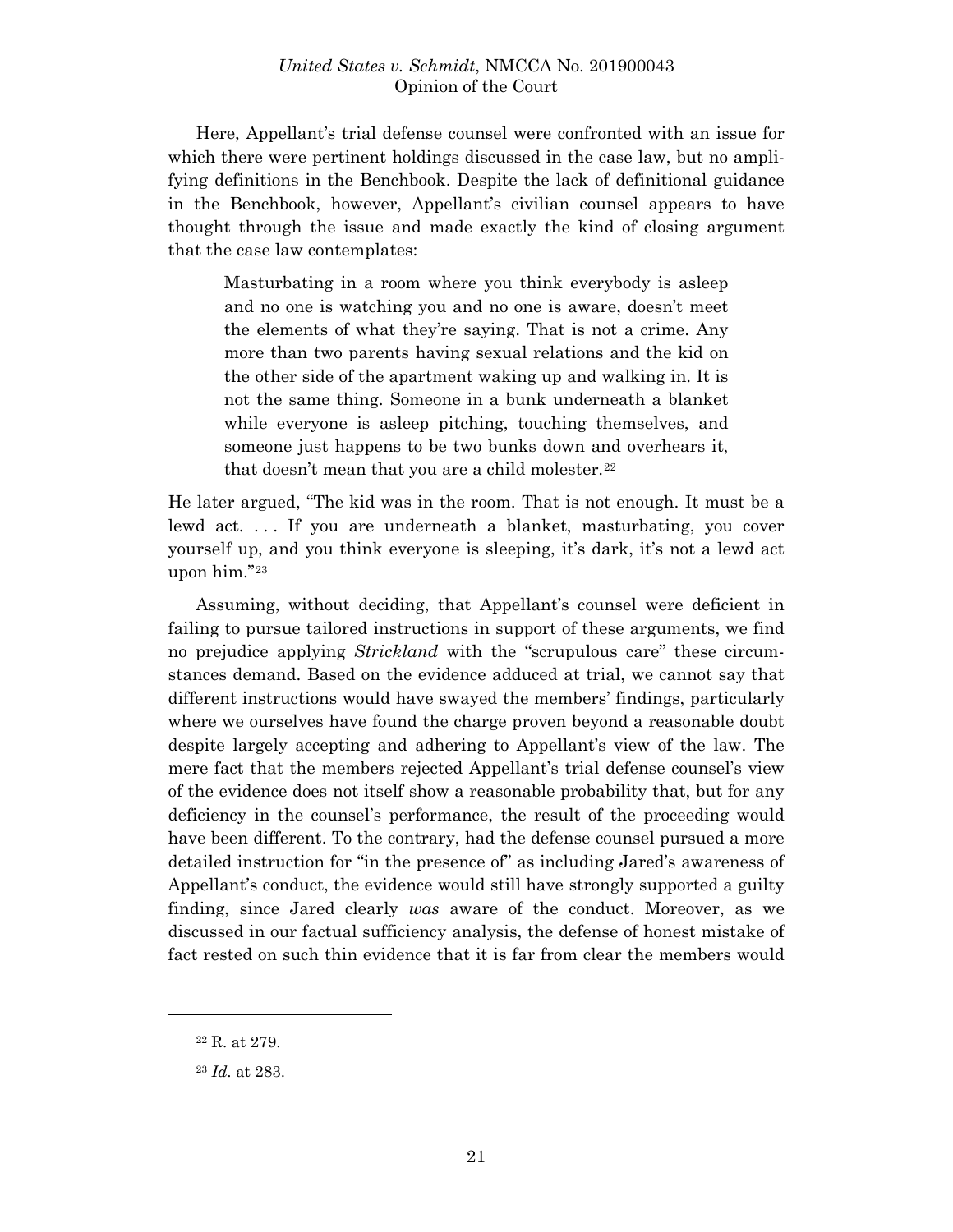have found Appellant actually believed Jared was asleep had they been instructed on that defense. Given the weight of the evidence in this case, as explored more fully above, we do not find a probability sufficient to undermine confidence in the outcome.

### *2. Confrontation Clause*

At trial, Dr. "Kellogg" of the U.S. Army Criminal Investigative Laboratory [USACIL] testified as a Government expert in DNA forensic examination about the forensic testing and analysis work completed by USACIL in Appellant's case. He was not the laboratory technician who conducted the actual tests, who was unavailable for Appellant's trial because she was testifying in another court-martial. Dr. Kellogg independently reviewed and evaluated the actual laboratory technician's work, made his own independent judgments based on the data, and testified about his interpretation of the lab work for the members. Among other things, he testified about the forensic testing done on the red blanket, which detected semen that further analysis "matched" to Appellant's DNA profile. Appellant's trial defense counsel did not object to this testimony at trial.

Appellant asserts his trial defense counsel were ineffective for failing to object to Dr. Kellogg's testimony about the forensic testing and DNA comparisons instead of the lab technician who actually conducted the tests. Appellant argues this violated his right to confrontation under *Crawford v. Washington*, 541 U.S. 36 (2004). We disagree.

As our superior court has held, a substitute expert may testify regarding his independent conclusions based on the results (the underlying data) of laboratory testing performed by another technician, who is unavailable at trial, without offending the Confrontation Clause as interpreted under *Crawford*. *United States v. Katso*, 74 M.J. 273, 279, 284 (C.A.A.F. 2015). That is precisely what Dr. Kellogg did here. Hence, Appellant has not shown that had his trial defense counsel raised the issue at trial, there is a reasonable probability such an objection would have been meritorious. To the contrary, we are confident it would not have been.

Even assuming *arguendo* his counsel's performance was deficient in this regard, Appellant has failed to show how such deficiency resulted in prejudice. Dr. Kellogg's testimony supported that Appellant's semen was found on the red blanket, which Appellant told the NCIS agent would be expected because he had ejaculated onto it. We fail to see how expert testimony that corroborated Appellant's statements and supported the Defense theory of the case caused prejudice to Appellant.